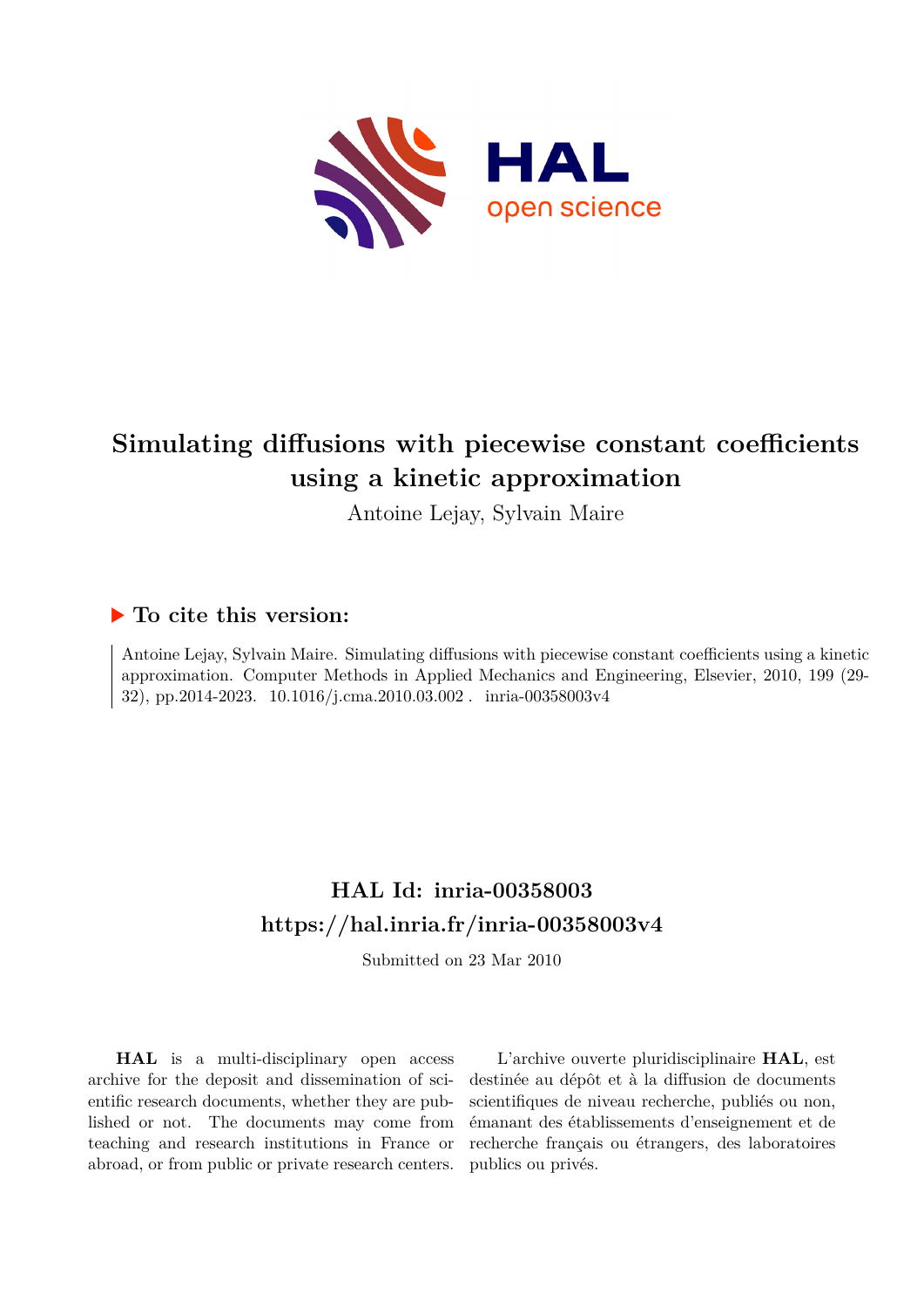## SIMULATING DIFFUSIONS WITH PIECEWISE CONSTANT COEFFICIENTS USING A KINETIC APPROXIMATION

#### ANTOINE LEJAY AND SYLVAIN MAIRE

Abstract. Using a kinetic approximation of a linear diffusion operator, we propose an algorithm that allows one to deal with the simulation of a multi-dimensional stochastic process in a media which is locally isotropic except on some surface where the diffusion coefficient presents some discontinuities. Basic numerical examples are given in dimensions one to three on PDEs or stochastic PDEs with or without source terms. Finally, we compute the hydrodynamic load in a porous media in the nuclear waste context.

#### 1. INTRODUCTION

In this article, we address the problem of the simulation of a diffusion process in a discontinuous media. More precisely, we consider a divergence-form operator of type

$$
L = \frac{1}{2} \nabla \cdot (a \nabla \cdot)
$$

where a is a piecewise constant anisotropic diffusion coefficient, and we identify  $a(x)$  with a scalar.

This kind of problem arises in a lot of modelling problems, such as molecular electrostatics [36], geophysics [40], ecology [7, 39], astrophysics [43], magneto/electro-encephalography (MEG, EEG) [19],...

One could be tempted to use a Monte Carlo method to solve linear parabolic or elliptic problems involving such an operator L, especially when one faces complicated and/or infinite domains and Dirac masses in the source terms as in the MEG/EEG problems or in molecular dynamics or electrostatics.

From a probabilistic point of view, this problem has been hardly treated, except in dimension one where the diffusion process generated by L is solution to some stochastic differential equation involving the local time of the process. See however, a recent article from N. Limic [31]. Several algorithms have then been proposed to simulate one-dimensional diffusion process with discontinuous coefficients [13, 16, 17, 18, 30, 34, 35].

Date: July 30, 2009.

Key words and phrases. Discontinuous media, divergence-form operator, stochastic process, kinetic approximation, Monte Carlo method.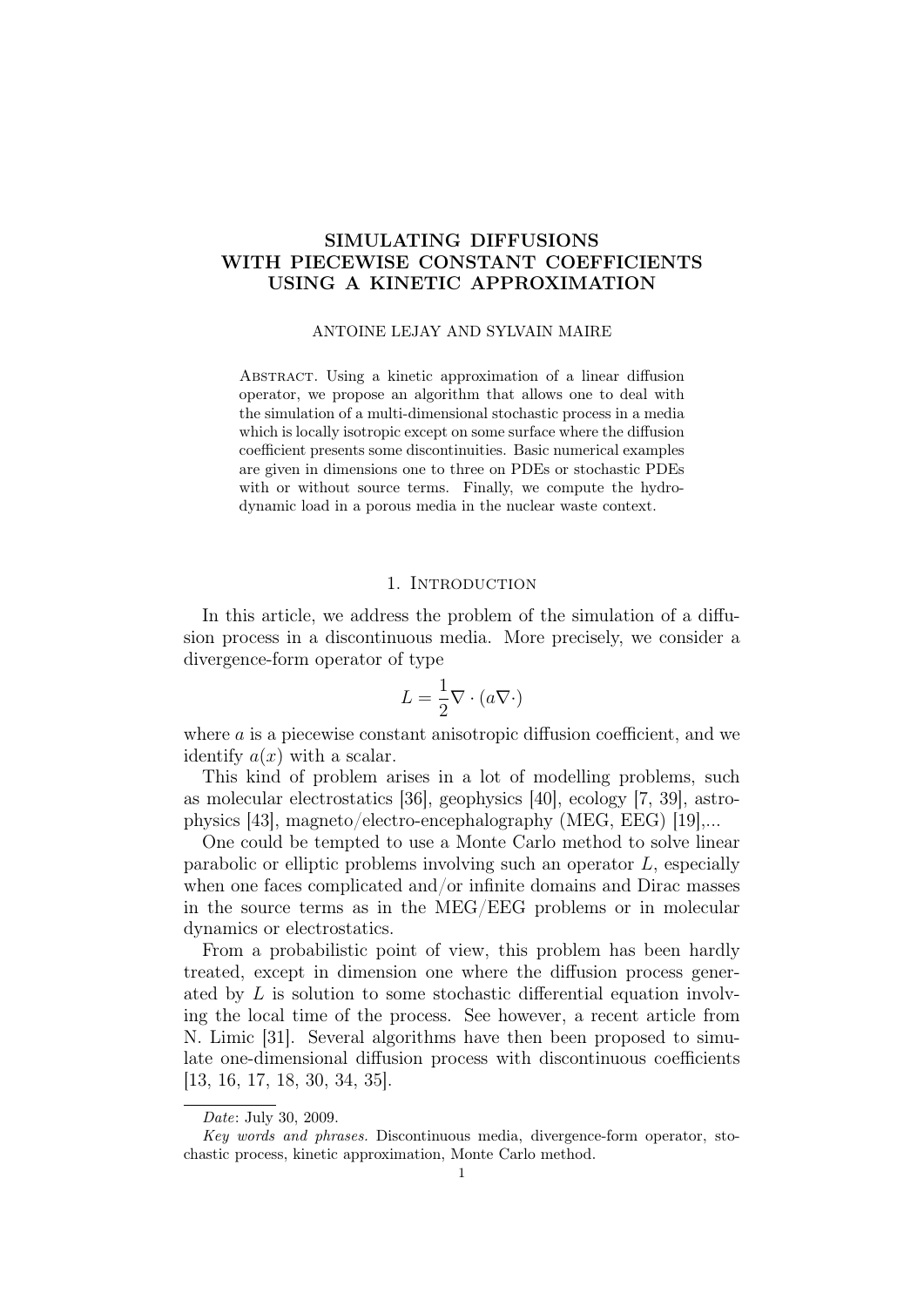Using the local property of the operator, the problem consists in finding a correct approximation of the process when it is close to a surface of discontinuity.

One knows that in general, the diffusion behavior of a physical model may be derived from a change of scale of a transport equation. This is the case for example for the Darcy law in geophysics [9], or for the displacement of bacterium such as E. Coli [3]. It is in general convenient to use the diffuse limit of transport equations, for example to characterize the criticality of the neutron transport equation, as it leads to simpler computations [2]. Rigorous development for this approximation may be found for example in [2, 10, 22]. Here, we propose to perform the opposite approach. In order to deal with this discontinuity, we use a small parameter  $\varepsilon$  approximation of the operator in divergence form by a transport operator. When the diffusion coefficient is discontinuous, there is no simple way to write the dynamic of the particle. Reducing the problem to a transport problem leads to a very simple simulation algorithm, since the particle moves in a given direction at a given speed until the next collision which changes its direction. The problem is then reduced to prescribe the manner the direction is changed at each collision and to prescribed the way to change the next collision time when the particle reaches a zone with a different diffusion coefficient.

First we make a global approximation of L by combining an exact simulation (See [32, 33, 41]) and a Romberg acceleration procedure. Then, we use only the approximation by the transport operator when one hits the surface of discontinuity of a and efficient simulations of the Brownian motion elsewhere. We describe the global approximation procedure in Section 2 and the local one in Section 3. In these two sections, we also make some comparisons with existing Monte Carlo methods. In the next three sections, we make various numerical tests from basic one dimensional problems in Section 4 to three dimensional stochastic PDEs in Section 6.

In section 7, we study a more realistic problem taken from the couplex exercises [4]. It consists in computing the hydro-dynamic load in a two dimensional porous media constituted of 4 very heterogeneous physical regions.

## 2. Global approximation of a diffusion by a transport **OPERATOR**

2.1. The Feynman-Kac formula. In this section, we consider the Dirichlet problem

(1) 
$$
\frac{1}{2} \nabla \cdot (a \nabla u) = f \text{ on } D \text{ with } u_{\partial D} = g
$$

in a domain  $D \subset \mathbb{R}^d$  with piecewise smooth boundary, and a is a piecewise smooth real-valued function which satisfies  $0 < \lambda \leq a(x) \leq$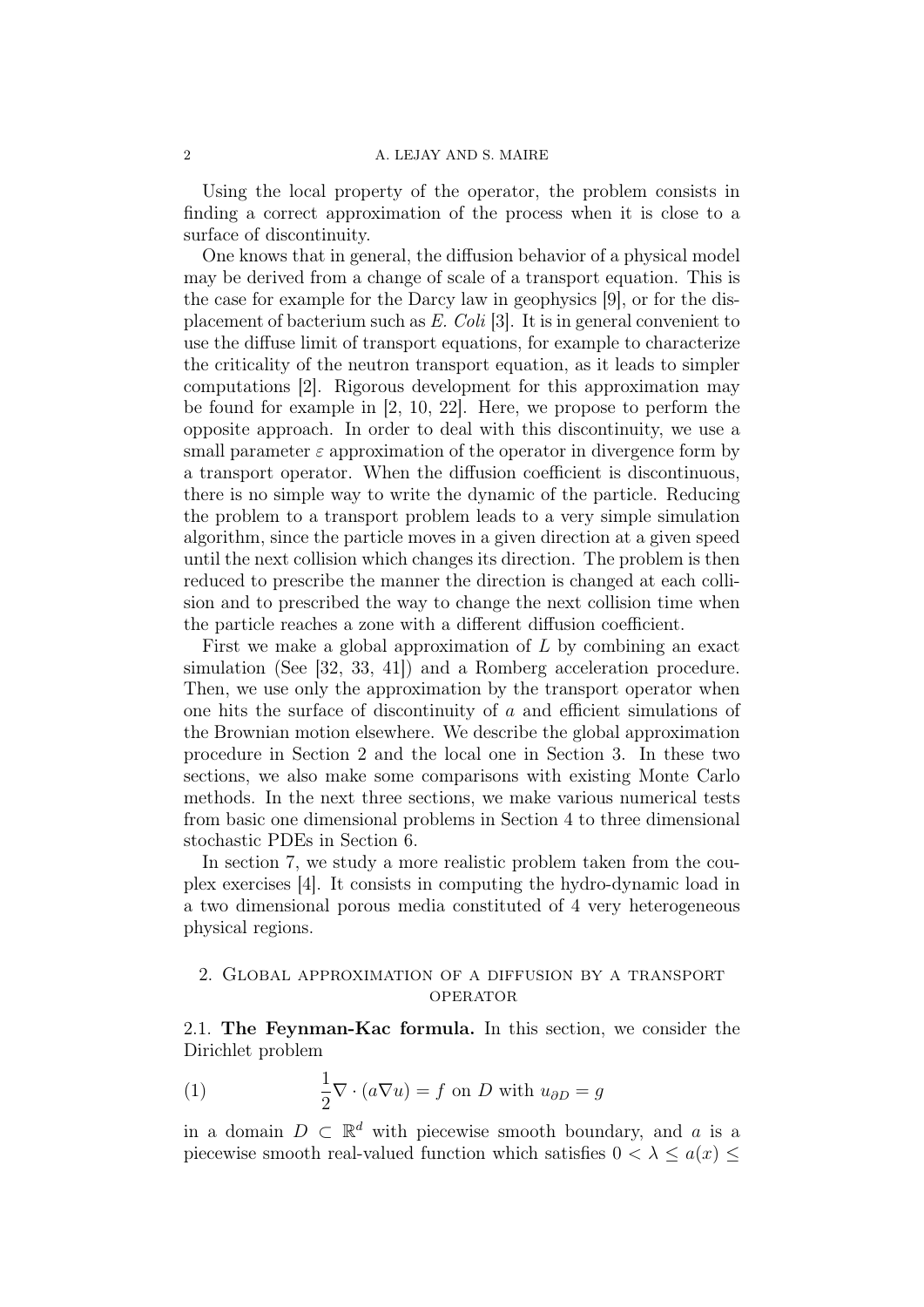$\Lambda, x \in D$  for some positive constants  $\lambda$  and  $\Lambda$ . Let X denote the process generated by  $\frac{1}{2}\nabla \cdot (a\nabla \cdot)$  (On the existence of such a process, see [27, 42]). As for the case of smooth coefficients, it can be shown that if q and f are continuous, the solution u to  $(1)$  is still given by the Feynman-Kac formula

$$
u(x) = \mathbb{E}_x \left[ g(X_\tau) + \int_0^\tau f(X_s) \, ds \right],
$$

where  $\tau$  is the first exit time from  $\tau$ . This follows simply for a regularization argument, since if  $(a^n)_{n\in\mathbb{N}}$  is a family of smooth approximation of a, then the corresponding processes  $(X^n)_{n\in\mathbb{N}}$  converges in distribution to X [42]. Besides, the corresponding solutions  $(u^n)_{n\in\mathbb{N}}$  to (1) with a replaced by  $u^n$  also converges in  $L^2(D)$  and locally uniformly to u. This last statement follows from standard computations and the Harnack inequality which implies that  $u^n$  is locally Hölder continuous with a Hölder constant that depends only on the upper and lower bound on a [21].

Unlike the case of non-divergence form operators, for a general coefficient a, there is in general no simple formula describing the dynamics of the process  $X$  such as a Stochastic Differential Equation (SDE) which could be used for simulation purpose.

In our context, without loss of generality, we can assume that  $d = 2$ , that the domain can be divided in two pieces  $D_+ = [0, L] \times [-\ell, \ell]$  and  $D_- = [-L, 0] \times [-\ell, \ell]$  and that  $a = a_1$  on  $D_+$  and  $a = a_2$  on  $D_-$ . The process  $X$  is then solution to the generalized SDE

(2) 
$$
\begin{cases} X_t^1 = x^1 + \int_0^t \sigma(X_s) \, dB_s^1 + \frac{a_1 - a_2}{a_1 + a_2} L_t^0(X^1), \\ X_t^2 = x^2 + \int_0^t \sigma(X_s) \, dB_s^2, \end{cases}
$$

where  $(B^1, B^2)$  is a two-dimensional Brownian motion,  $L_t^0(X^1)$  is the symmetric local time of  $X^1$  around 0,  $\sigma(x) = \sqrt{a_1(x)}$  if  $x \ge 0$  and  $\sigma(x) = \sqrt{a_2(x)}$  if  $x < 0$ .

The symmetric local time  $L_t^0(X)$  is by definition

$$
L_t^0(X) = \lim_{\epsilon \to 0} \frac{1}{2\epsilon} \int_0^t \mathbf{1}_{X_s \in [-\epsilon, \epsilon]} a(X_s) \, \mathrm{d} s
$$

and characterizes the time spent by the process around 0. Note that the process is continuous, non-decreasing but almost everywhere constant! Such a process is difficult to simulate.

Eq. (2) is obtained by a simple generalization of the computations of [27] (See also [30] for example) which are themselves relying on arguments of J.-F. Le Gall to prove existence and uniqueness of solutions of SDE with local time [26]. The core argument is to use a regularization procedure by smoothing the coefficients and a clever change of variable to transform (2) into a SDE without local time.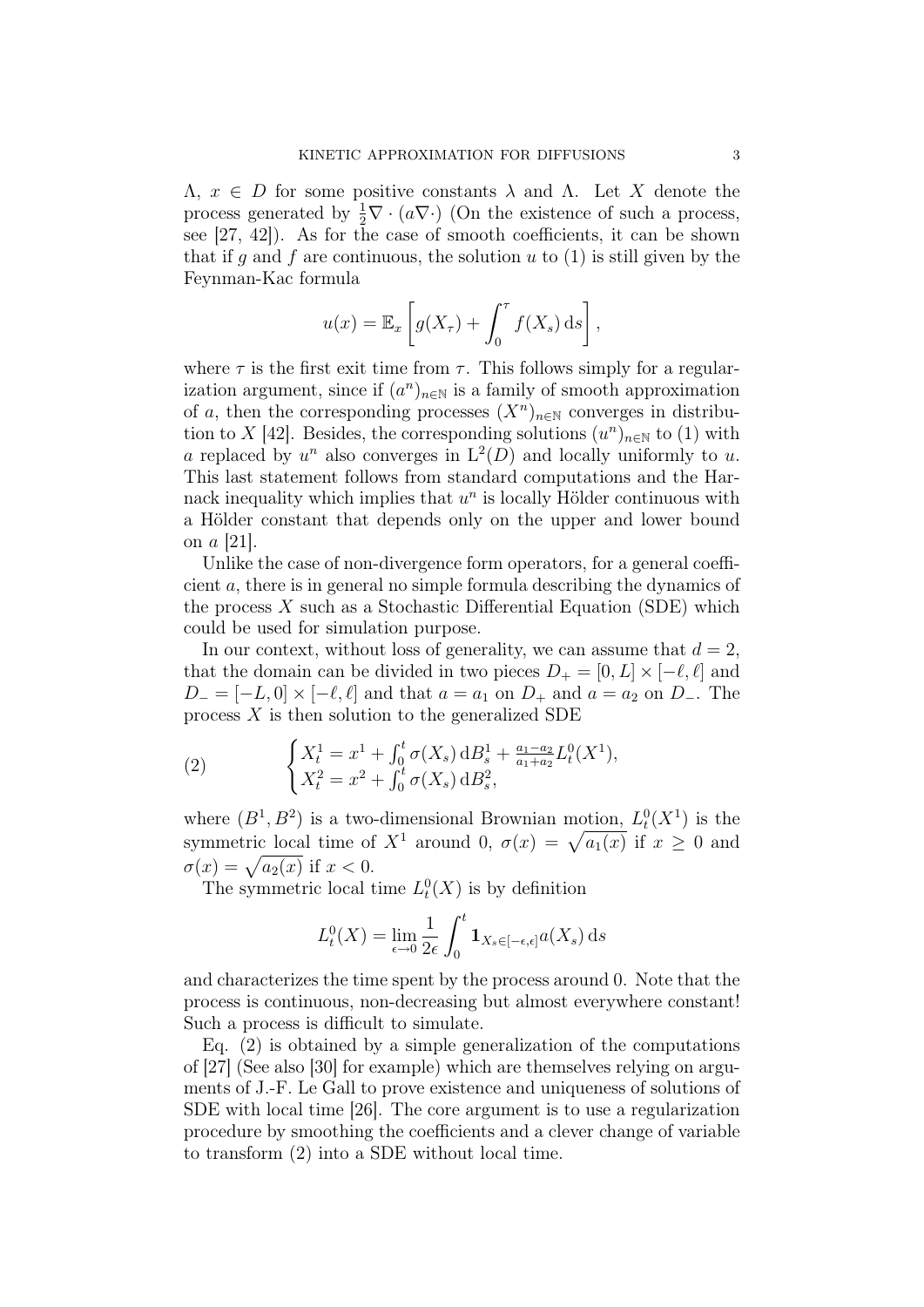2.2. Approximation by a kinetic equation. In many situations, diffusion equations are used to approximate transport equations. This corresponds to a change of scale and is helpful to reduce the number of variables of the unknown solution of the related PDEs. For the neutron transport problem, only the position is computed using a diffusion approximation while the original problem requires to compute both the velocity and the position of the particles.

Here, we use this approximation in the opposite way. The diffusion process is approximated by a transport process depending on a small parameter  $\varepsilon > 0$ . If  $d \geq 2$ , we denote by V the unit sphere of  $\mathbb{R}^d$  and the interval  $[-1, 1]$  if  $d = 1$ . Let us consider the integral operator

$$
K u(x, v) = \frac{1}{\text{Vol}(\mathbb{V})} \int_{\mathbb{V}} u(x, v') \, dv' \text{ with } \text{Vol}(\mathbb{V}) = \int_{\mathbb{V}} dv
$$

on functions defined on  $D \times V$ . Let us note however that  $K u(x, v) =$  $Ku(x, v')$  for any  $v \neq v'$  but, for notational consistency,  $Ku$  is considered also as a function on  $D \times V$ .

The solution  $u$  of the PDE  $(1)$  may be approximated by the solution  $u_{\varepsilon}(x, v)$  of the equation (3)

$$
\begin{cases}\n-\varepsilon^{-1}v \cdot \nabla_x u_\varepsilon(x,v) + \frac{1}{C_v \varepsilon^2 a(x)} (K u_\varepsilon(x,v) - u_\varepsilon(x,v)) = f(x), \\
u_\varepsilon(x,v) = g(x) \text{ when } v \cdot \vec{n}(x) \le 0, \ x \in \partial D\n\end{cases}
$$

solved on  $D \times V$  where  $C_V$  is a constant that depends on V and  $\vec{n}(x)$ is the inner unit vector at the boundary point  $x \in \partial D$ .

The value of the constant  $C_V$  is obtained by solving an integral equation [2, 10]. In the case of  $L = \frac{1}{2}\triangle$ , it is easy to prove that  $C_{\mathbb{V}} = 3/2$ in dimension 1 and 3 and  $C_{\mathbb{V}} = 1$  in dimension 2.

The heuristic idea of the approximation is the following [2]: We assume  $u_{\varepsilon}$  can be expanded as

(4) 
$$
u_{\varepsilon}(x,v) = u_0(x,v) + \varepsilon u_1(x,v) + \varepsilon^2 u_2(x,v) + \psi_{\varepsilon}(x,v)
$$

where  $\psi_{\varepsilon}(x,v) = O(\varepsilon^3)$ . Injecting this development in (3) leads to conclude that  $u_0(x, v)$  depends only on x, and

(5) 
$$
C_{\mathbb{V}}a(x)v \cdot \nabla_x u_0(x) = Ku_1(x, v) - u_1(x, v),
$$

(6) 
$$
-v\cdot\nabla_x u_1(x,v) + \frac{1}{C_{\mathbb{V}}a(x)}(Ku_2(x,v) - u_2(x,v)) = f(x).
$$

Let us assume that  $x$  is in a zone where  $a$  is smooth. Thus differentiating (5) in the direction  $x_i$ , multiplying it by  $D_i(v) = (v \cdot e_i)e_i$ , where  $\{e_1, \ldots, e_d\}$  is the canonical basis of  $\mathbb{R}^d$ , and summing in all the directions,

$$
\sum_{i,j=1}^d (v \cdot e_i)(v \cdot e_j) C_{\mathbb{V}} \frac{\partial}{\partial x_i} \left( a(x) \frac{\partial u_0(x)}{\partial x_j} \right) = vK \nabla_x u_1(x,v) - v \nabla_x u_1(x,v).
$$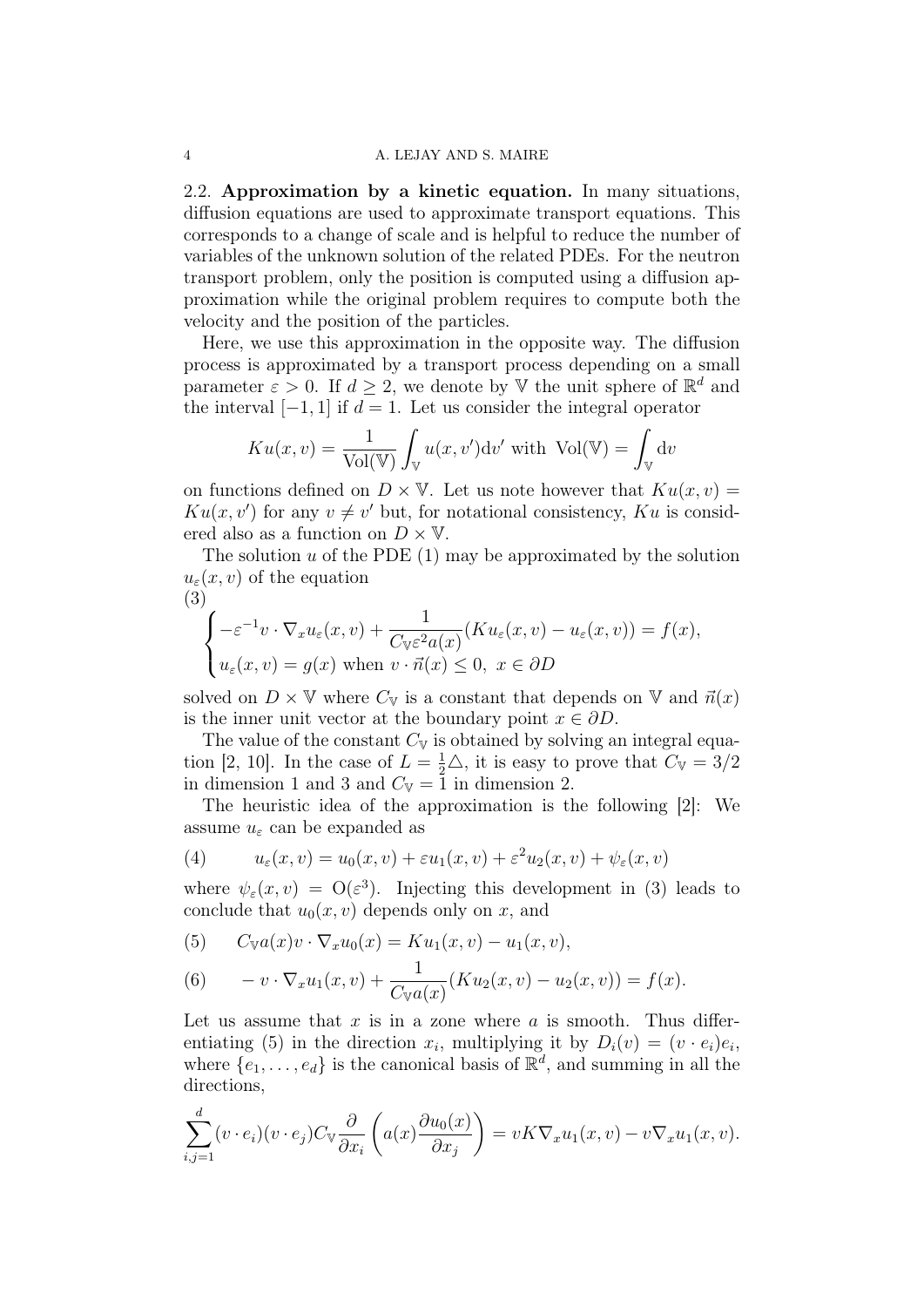Applying  $K$  to this equation leads to

$$
\sum_{i,j=1}^d (v \cdot e_i)(v \cdot e_j) C_{\mathbb{V}} \frac{\partial}{\partial x_i} \left( a(x) \frac{\partial u_0(x)}{\partial x_j} \right) = -K(v \nabla_x u_1(x,v))
$$

since  $Ku_1(x, v)$  does not depend on v and  $Kv = 0$ . Let us note that  $K((v \cdot e_i)(v \cdot e_j)) = 0$  if  $i \neq j$  and  $\alpha = K((v \cdot e_i)^2)$  does not depend on  $i \in \{1, \ldots, d\}$  and  $d\alpha = 1$  for  $d \geq 2$ . On the other hand, applying K to the both sides of (6) leads to, since  $K^2 = K$  and  $Kf(x) = f(x)$ ,

(7) 
$$
\alpha C_{\mathbb{V}} \nabla \cdot (a(x) \nabla u_0(x)) = f(x).
$$

One deduces from (7) that  $u_0(x)$  is the solution to (1) in any subdomain where a is smooth if  $C_{\mathbb{V}} = 1/2\alpha$ . It is then possible to compute  $C_{\mathbb{V}}$ and to deduce that in the case of smooth coefficients [10, Theorem 2, p. 1238]:

(8) 
$$
||u_{\varepsilon} - u||_{L^{\infty}(D \times \mathbb{V})} \leq \varepsilon C_{g,f}
$$

for some constant  $C_{q,f}$  that depends on g and f.

The problem of the approximation of the neutron equation by the diffusion seems to have never been treated, and in addition, one knows that  $u(x, v)$  may be discontinuous. However, we give a formal reasoning on why it can be expected that the kinetic approximation also holds around discontinuities. We have seen that  $u_0(x)$  is solution to (7) for any point x where  $a(x)$  is smooth. It remains to prove that  $u_0$  is a global solution to  $(1)$  on the whole domain D, which can be tackled by specifying the behavior of  $u$  on the boundary. Provided that  $f$  is continuous, it is also known that the solution  $u$  of  $(1)$  is a classical solution on open domains subsets of D where  $a(x)$  is of smooth, and that at any surface of discontinuity, both u and its normal flux  $\vec{n}$ .  $a(x)\nabla u(x)$  are continuous [25], where  $\vec{n}$  is the normal vector to the surface of discontinuity at the point x. As  $u_{\varepsilon}$  and  $v \cdot \nabla u_{\varepsilon}(x, v)$  belongs to  $L^{\infty}(D \times \mathbb{V})$ , one deduces that  $t \in (-\eta, \eta) \mapsto u_{\varepsilon}(x + t\vec{n}, v)$  has a continuous version. Then  $u_0$  and  $u_1$  are also locally continuous with respect to  $x$  on any segment which crosses a surface of discontinuity and (5) implies the continuity of the normal flux at any surface of discontinuity. It follows that  $u_0(x)$  is solution to (1).

The solution  $u_{\varepsilon}$  can also be represented using a Feynman-Kac formula

$$
u_{\varepsilon}(x,v) = \mathbb{E}_{x,v} \left[ g(Y_{\tau}) + \int_0^{\tau} f(Y_s, V_s) \, ds \right]
$$

where  $\tau$  is the first exit time from  $D \times \mathbb{V}$  for the process  $(Y, V)$  whose dynamic is the following: Y is solution to  $\frac{dY_t}{dt} = V_t$  and the random velocity  $V$  of the particle is constant between random collision times.

When a collision occurs, we draw a new velocity  $V = V_0/\varepsilon$  where  $V_0$  is chosen uniformly in V. The next collision time is also chosen randomly using an exponential random variable of parameter  $a(y_0) \varepsilon^2 C_{\mathbb{V}}$ , where  $y_0$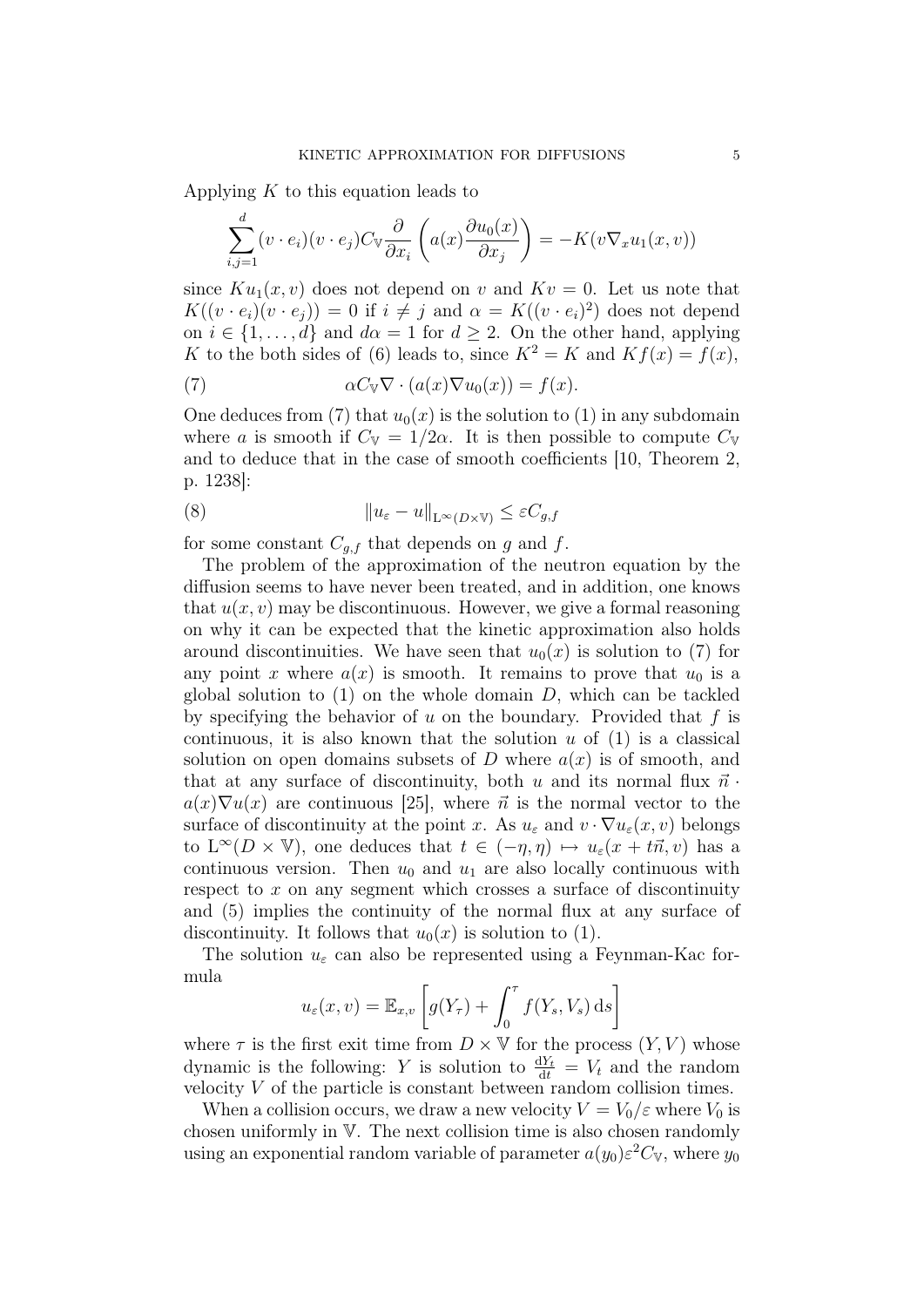

FIGURE 1. Changing the collision time.

is the current position of the particle. Hence, one can compute easily the position  $y_1$  of the particle at the next collision time. If the position is outside  $D$ , we stop the particle when it crosses the boundary of  $D$ . If the particle remains in zone where  $a$  is constant, then a new position and time collision is drawn at the next collision time.

Because of the heterogeneity of  $a$ , the main difficulty is the simulation of the transport process when the neutron goes from one zone to another.

If between two successive collision times  $\theta_0$  and  $\theta_1$ , the particle crosses at some time  $\tau$  the boundary between two zones with different diffusion coefficients  $a_1$  and  $a_2$ , then the collision time  $\theta_1$  is replaced by a new collision time  $\tilde{\theta}_1 = \tau + e$ , where e is an exponential random variable with parameter  $a_1 \varepsilon^2 C_{\mathbb{V}}$  (See Figure 1). For more details, check [32, 33].

Remark 1. We could also proceed the following way: we choose  $V$ uniformly in V and  $\theta$  as an exponential time  $\theta$  of parameter  $a(y_0)C_V$ . Then the new position is  $y_0 + \varepsilon V \theta$  and the time is incremented by  $\theta \varepsilon^2$ .

## 2.3. Romberg extrapolation. We have seen in (8) that

$$
||u_{\varepsilon} - u||_{L^{\infty}(D \times \mathbb{V})} \leq \varepsilon C_{g,f}
$$

where  $C_{q,f}$  depends on g and f but not on  $\varepsilon$ . As in addition  $u_{\varepsilon}$  has the asymptotic development (4),  $u_{\varepsilon} = u_0 + \varepsilon u_1 + \varepsilon^2 u_2 + \psi_{\varepsilon}$  where  $u_0, u_1, u_2$ and  $\psi_{\varepsilon}$  are solution of some other transport equations, it is possible to consider a Romberg extrapolation to get a better approximation of u. For this, we just write the two following approximations:

$$
u_{\varepsilon}^{(2)} = 2u_{\frac{\varepsilon}{2}} - u_{\varepsilon}
$$
 and  $u_{\varepsilon}^{(3)} = \frac{1}{3}(8u_{\frac{\varepsilon}{4}} - 6u_{\frac{\varepsilon}{2}} + u_{\varepsilon}),$ 

which are respectively of order 2 and 3. These two approximations are crucial in the numerical simulations because they allow not to take the parameter  $\varepsilon$  too small. Indeed the CPU times increase very quickly with this parameter.

#### 3. A local approximation by a kinetic equation

3.1. The algorithm. Using the Markov property of the stochastic process  $X$ , the kinetic approximation may be used only *locally* around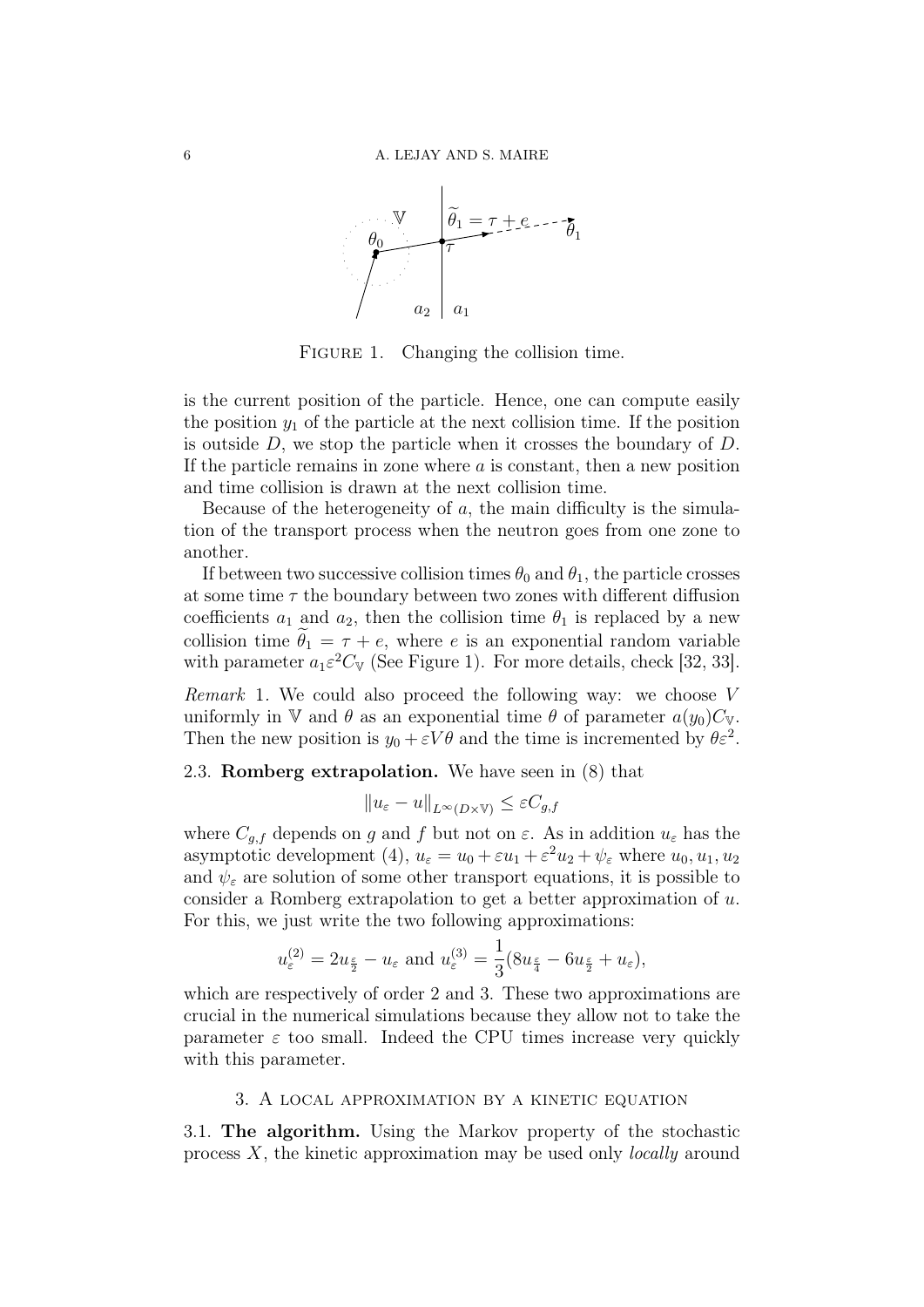the discontinuity. Let us denote by  $\{Z_i\}_i$  the family of open subsets of D on which the diffusion coefficient is constant. We write  $a(x) = a_i$  on  $Z_i$ . The set of points on which a is discontinuous is denoted by S.

For one particle, the algorithm becomes then the following, where  $\varepsilon > 0$  is a fixed real.

- (1) Initialization: Set  $F \leftarrow 0, t \leftarrow 0$ .
- (2) If the particle is at a position  $x \in Z_i$  then simulate the first time  $\tau$  at which X starting from x reaches  $S \cup \partial D$  for the first time, as well as an approximation  $\widetilde{F}$  of  $\int_0^{\tau} f(X_s) ds$ . Set  $F \leftarrow F + \widetilde{F}$ and  $t \leftarrow t + \tau$ .
- (3) If the particle belongs to  $\partial D$ , then returns  $q(X_\tau) + F$ .
- (4) If the particle  $y = X_\tau$  belongs to S, then draw uniformly a direction v on V. If  $y + \eta v$  belongs to  $Z_j$  for  $\eta > 0$  small enough, then draw an exponential time  $\theta$  of parameter  $a_iC_{\mathcal{V}}$ .
- (5) If  $(y + \varepsilon v s)_{s \in [0,\theta]}$  does not remain in D, then compute the time  $\tau$  at which  $y + \varepsilon v \tau$  belongs to  $\partial D$  and return  $g(y + \varepsilon v \tau) + F + \overline{F}$ , where  $\widetilde{F}$  is an approximation of  $\int_0^{\tau} f(y + \epsilon vs) ds$ .
- (6) If  $(y + \varepsilon vs)_{s \in [0,\theta]}$  crosses another zone  $Z_i$ , then change  $\theta$  according to the rule given in Section 2.2. Possibly, the particle may cross several zones, and which case,  $\theta$  should be changed each time the particle enter a new zone. Check again if  $(y+\varepsilon vs)_{s\in[0,\theta]}$ remains in D. If it is not the case, then go to Step 5. Otherwise, compute an approximation  $\widetilde{F}$  of  $\int_0^{\theta \varepsilon^2} f(y + vs) \, ds$  and set  $F \leftarrow F + \overline{F}, t \leftarrow t + \varepsilon^2 \theta$ . Go back to Step 2 with  $x \leftarrow y + \varepsilon v \theta$ .

For a particle, this algorithm returns an approximation  $G$  of the quantity  $g(X_{\tau}) + \int_0^{\tau} f(X_s) ds$  for the process X generated by L. In order to get an approximation of  $\mathbb{E}_x[g(X_\tau) + \int_0^\tau f(X_s) ds]$ , where  $\mathbb{P}_x$ is the distribution of the particle starting from  $x$ , one needs to run this algorithm N times with independent random variables in order to get a family  $G_1, \ldots, G_N$  of approximations of realizations of  $g(X_\tau)$  +  $\int_0^{\tau} f(X_s) ds$  and then to compute  $N^{-1} \sum_{i=1}^{N} G_i$ .

In Step (2), one needs to compute the first exit time and position from a domain where the diffusion coefficient is constant. Several methods can be used to simulate the time the particle reaches the surface S or the boundary, among which the Euler scheme [24], the random walks on spheres [38] and its variants, the random walk on squares [20, 37] and on rectangles [11, 12]. The choice of one of the method depends on the geometry of the problem.

Remark 2. As presented, this algorithm is used to computed an approximation of  $\mathbb{E}_x[g(X_\tau)+\int_0^\tau f(X_s)\,ds]$ . Note that however, we may return  $(\tau, X_{\tau})$  instead, and then obtain an approximation of the density of the first exit time  $\tau$  or of the exit position  $X_{\tau}$ .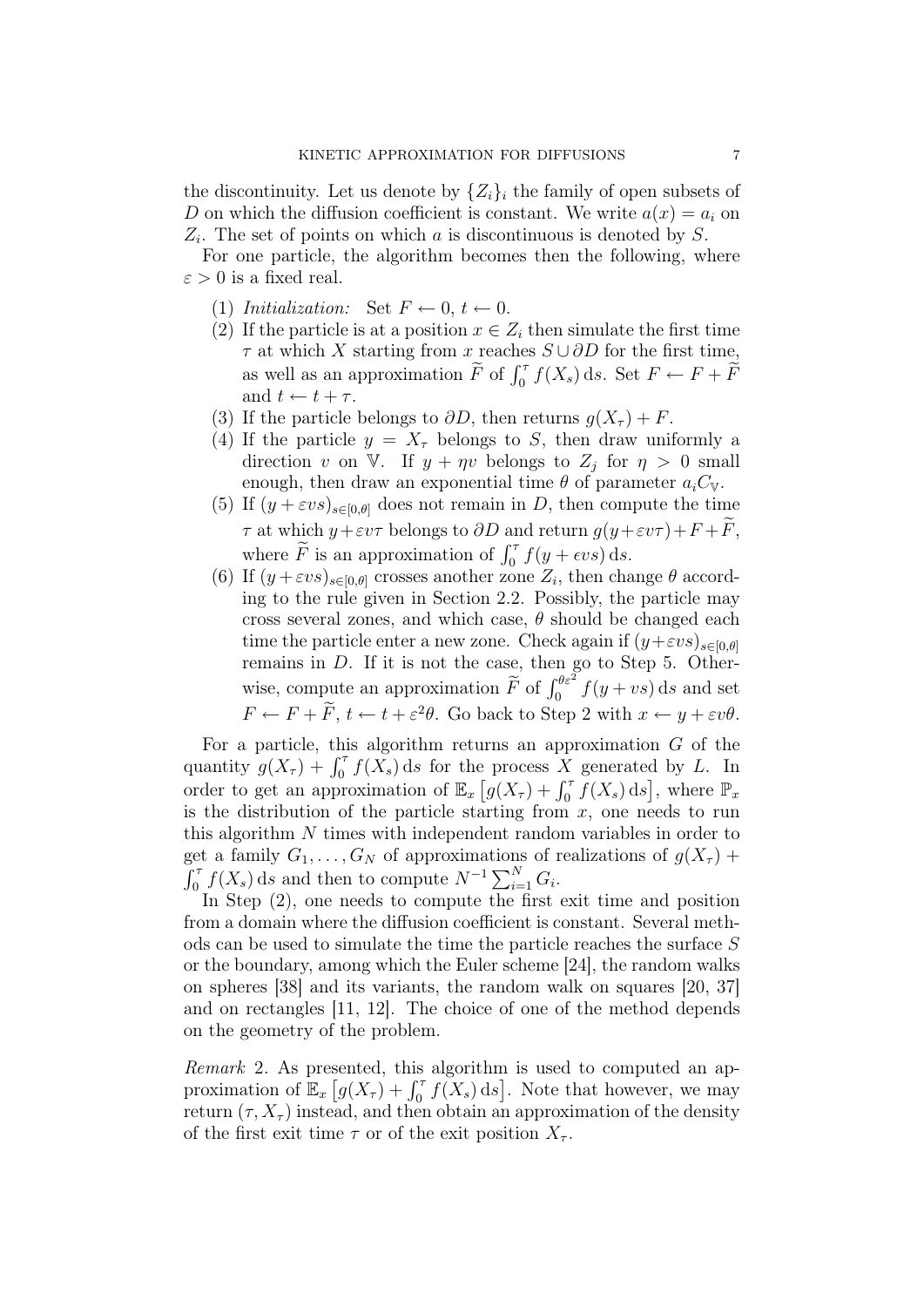3.2. An alternative method derived from finite differences. In [36], M. Mascagni and N. Simonov proposed another way to solve a PDE of type  $(1)$ . When the particle reaches a point x of S that separates two zones with diffusion coefficients  $a_1$  and  $a_2$ , it is reinjected at a point  $x + \varepsilon \vec{n}(x)$  with probability  $p_+ = a_1/(a_1 + a_2)$  and  $x - \varepsilon \vec{n}(x)$  with probability  $p_ - = a_2/(a_1 + a_2)$ , where  $\vec{n}(x)$  is the unit vector normal to S and points toward the direction where the diffusion coefficient is  $a_1$ . The parameter  $\varepsilon$  is fixed and arbitrary. This choice is justified by a finite-difference computation.

In dimension one, the probability  $p_+$  corresponds to the probability that starting from x, the process X generated by  $\frac{1}{2}$ d  $rac{\mathrm{d}}{\mathrm{d}x}\left(a\frac{\mathrm{d}}{\mathrm{d}x}\right)$  $\frac{d}{dx}$ ) with  $a = a_1 \mathbf{1}_{\mathbb{R}_+} + a_2 \mathbf{1}_{\mathbb{R}_-^*}$  reaches  $\varepsilon$  before reaching  $-\varepsilon$ . This can be easily computed using the *scale function*  $S(x)$  of x (See [6] for example), since  $S(x) = \int_0^x dy/a(y)$  up to some multiplicative and additive constants.

In [18], we have considered the approximation of a diffusion process in a one-dimensional discontinuous media by a random walk on a fixed set of points, using the local properties of the process.

The approach above for a process  $(X^1, \ldots, X^d)$  living on  $\mathbb{R}^d$  if  $S =$  $\{0\} \times \mathbb{R}^{d-1}$ , and  $a = a_1$  on  $\mathbb{R}_+ \pm \times \mathbb{R}^{d-1}$  and  $a = a_2$  on  $\mathbb{R}_- \times \mathbb{R}^{d-1}$  means that we neglect the behavior of  $(X^2, \ldots, X^d)$ , since we have  $\mathbb{E}_x[X^i_{\tau}] = 0$ for  $i = 2, \ldots, d$  when  $\tau$  is small enough, where  $\tau$  is the first time X reaches either  $\vec{n}(x)\varepsilon + S$  or  $-\vec{n}(x)\varepsilon + S$ .

Using the computations in [18], we can also choose two constant  $\varepsilon_+$  and  $\varepsilon_-$ , and let the particle jumps to  $x + \varepsilon_+ \vec{n}(x)$  and  $x - \varepsilon_- \vec{n}(x)$ with some probabilities that are deduced from the behavior of onedimensional process  $Y_t = \vec{n}(x)X_t$  when X reaches S at the point x. Since we are interested only by the local properties of  $Y$ , we may assume that  $S = \{0\} \times \mathbb{R}^{d-1}$ ,  $a = a_1$  on  $\mathbb{R}_+ \times \mathbb{R}^{d-1}$  and  $a = a_2$  on  $\mathbb{R}_- \times \mathbb{R}^{d-1}$ . The infinitesimal generator of  $Y$  then becomes

$$
\frac{1}{2}\frac{d}{dx}\left(b(x)\frac{d}{dx}\right)
$$
 with  $b(x) = \begin{cases} a_1 \text{ on } \mathbb{R}_+, \\ a_2 \text{ on } \mathbb{R}_-. \end{cases}$ 

If  $-\varepsilon_- < 0 < \varepsilon_+$  and  $\tau$  is the first time Y reaches either  $-\varepsilon_-$  or  $\varepsilon_+$ , we have

$$
\mathbb{P}_0[Y_\tau = \varepsilon_+] = 1 - \mathbb{P}_0[Y_\tau = -\varepsilon_-] = u_+(0) \text{ with } \begin{cases} Au_+ = 0 \text{ on } (-\varepsilon_-, \varepsilon_+), \\ u_+(\varepsilon_-) = 0, u_-(\varepsilon_+) = 1, \end{cases}
$$

$$
\mathbb{E}_0[\tau|Y_\tau = \varepsilon_+] = T_+(0) \text{ with } \begin{cases} AT_+ = u_+ \text{ on } (-\varepsilon_-, \varepsilon_+), \\ T_+(\varepsilon_-) = T_+(\varepsilon_+) = 0, \end{cases}
$$

$$
\mathbb{E}_0[\tau|Y_\tau = \varepsilon_-] = T_-(0) \text{ with } \begin{cases} AT_- = 1 - u_+ \text{ on } (\varepsilon_-, \varepsilon_+), \\ T_-(\varepsilon_-) = T_-(\varepsilon_+) = 0. \end{cases}
$$

The functions  $u_+, v_+$  and  $v_-\$ are easily computed. Let us note that in addition, this approach gives us how to increment the time when the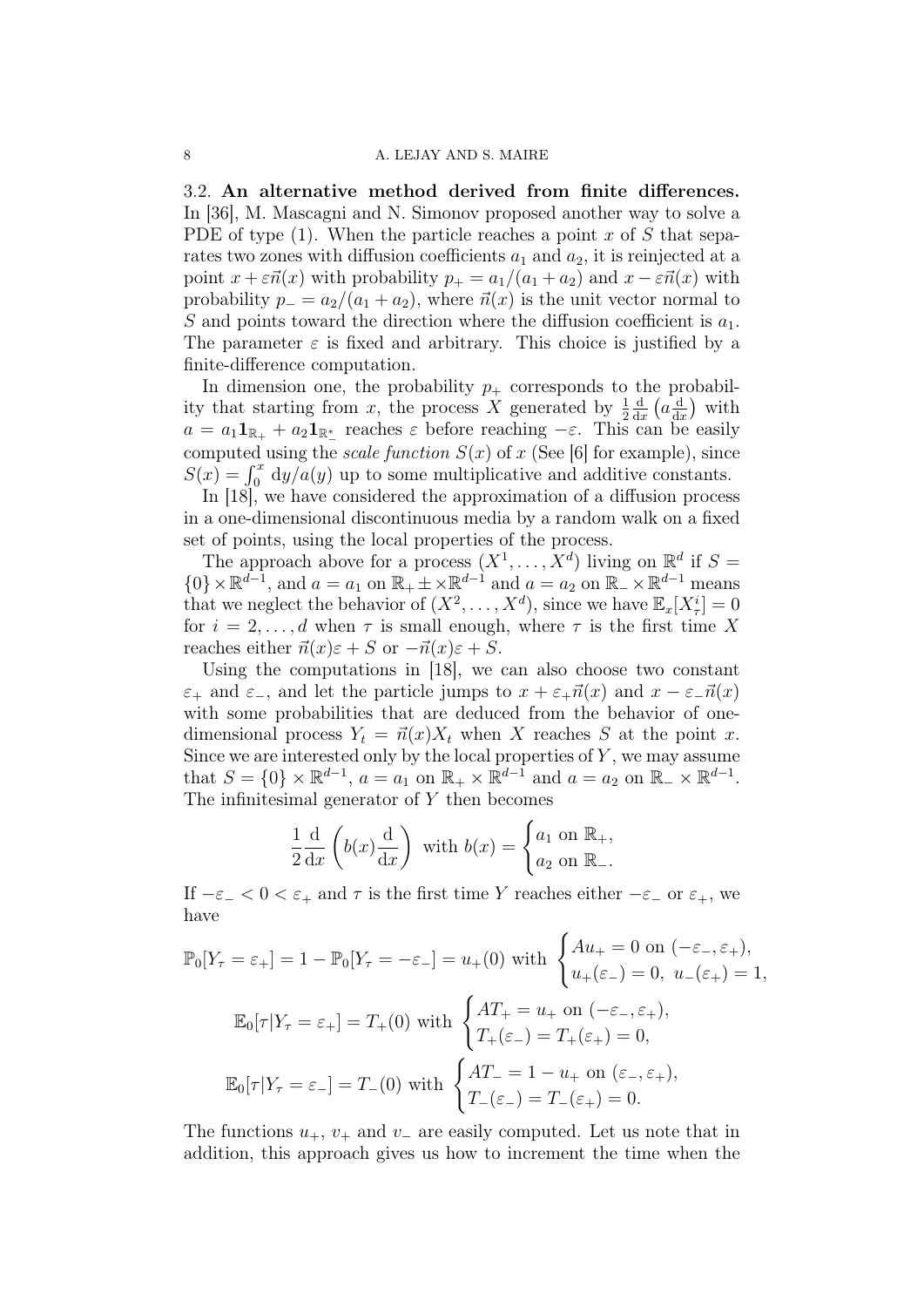particle is reinjected in the media. Thus,

(9) 
$$
u_{+}(0) = \frac{a_{1}\varepsilon_{-}}{a_{1}\varepsilon_{-} + a_{2}\varepsilon_{+}}
$$

and

(10) 
$$
T_+(0) = \frac{a_2 \varepsilon_+^3 + 3a_1 \varepsilon_+^2 \varepsilon_- + 2a_1 \varepsilon_+ \varepsilon_-^2}{3a_1(a_1 \varepsilon_- + a_2 \varepsilon_+)},
$$

(11) 
$$
T_{-}(0) = \frac{2a_2\varepsilon_+^2\varepsilon_- + 3a_2\varepsilon_+\varepsilon_-^2 + a_1\varepsilon_-^3}{3a_2(a_1\varepsilon_- + a_2\varepsilon_+)}.
$$

Let us remark that if  $\varepsilon_{+} = \varepsilon_{-}$ , which is natural choice in view of a "finite difference approximation" and  $a_1 \gg a_2$ , then  $T_+(0) \approx 5/3a_1$ while  $T_-(0) \approx 1/3a_2$ . This means that the times are very different.

On the other hand, it is also possible to "tune"  $\varepsilon_+$  and  $\varepsilon_-$  in order to get  $T_+(0) = T_-(0)$ .

Thus, using the results of [18], we get a flexible way of choosing the future localization of the particle, as well as an approximation of the average time it takes to go there. We now call this approach the random walk approximation.

3.3. A comparison between the two methods. We can now give a heuristic and rough justification of the kinetic approximation, based on probabilistic comparison between the two methods. We still consider the case of a media where  $a(x) = a_1$  on  $\mathbb{R}_+^* \times \mathbb{R}^{d-1}$  and  $a(x) = a_2$  on  $\mathbb{R}^*_- \times \mathbb{R}^{d-1}$ . We denote by  $\vec{n} = (1, 0, \ldots, 0)$  the vector normal to S.

With the kinetic approximation or the random walk approximation, the particle has the same behavior until it reaches the surface of discontinuity.

With the kinetic approximation, when the particle is at a point  $x$ on the hyperplane  $S = \{0\} \times \mathbb{R}^{d-1}$ , its direction  $v \in \mathbb{V}$  is chosen uniformly on V, so that the probability that  $v \cdot \vec{n} > 0$  is equal to 1/2. If it is the case, then its average position is  $x + \varepsilon C_{V}(a_1/2)\vec{n}$  and the time is incremented in average by  $\varepsilon^2 C_{V}(a_1/2)\vec{n}$ . Otherwise, its average position is  $x - \varepsilon C_{V}(a_2/2)\vec{n}$  and the time is incremented in average by  $\varepsilon^2 C_{\mathbb{V}}(a_2/2)\vec{n}.$ 

With the random walk approximation, we deduce from (9) that the probability that when at  $x \in S$ , the particle reaches  $x + \varepsilon C_{\mathbb{V}}(a_1/2)\vec{n}$ before  $x - \varepsilon C_{V}(a_2/2)\vec{n}$  is equal to 1/2. In addition, using (10), we get that the average time  $t_{+}$  (resp.  $t_{-}$ ) to reach  $x + \varepsilon C_{\mathbb{V}}(a_1/2)\vec{n}$  (resp.  $x-\varepsilon C_{\mathbb{V}}(a_2/2)\vec{n}$  before  $x-\varepsilon C_{\mathbb{V}}(a_2/2)\vec{n}$  (resp.  $x+\varepsilon C_{\mathbb{V}}(a_1/2)\vec{n}$ ) is equal to

$$
t_{+} = C_{\mathbb{V}} \varepsilon^{2} \frac{2a_{1}^{2} a_{2} + a_{1} a_{2}^{2}}{3(a_{1}^{2} + a_{2}^{2})}, \text{ resp. } t_{-} = C_{\mathbb{V}} \varepsilon^{2} \frac{2a_{2}^{2} a_{1} + a_{2} a_{1}^{2}}{3(a_{1}^{2} + a_{2}^{2})}.
$$

We then obtain that the two methods give in average comparable ways of re-injecting the particle in the media.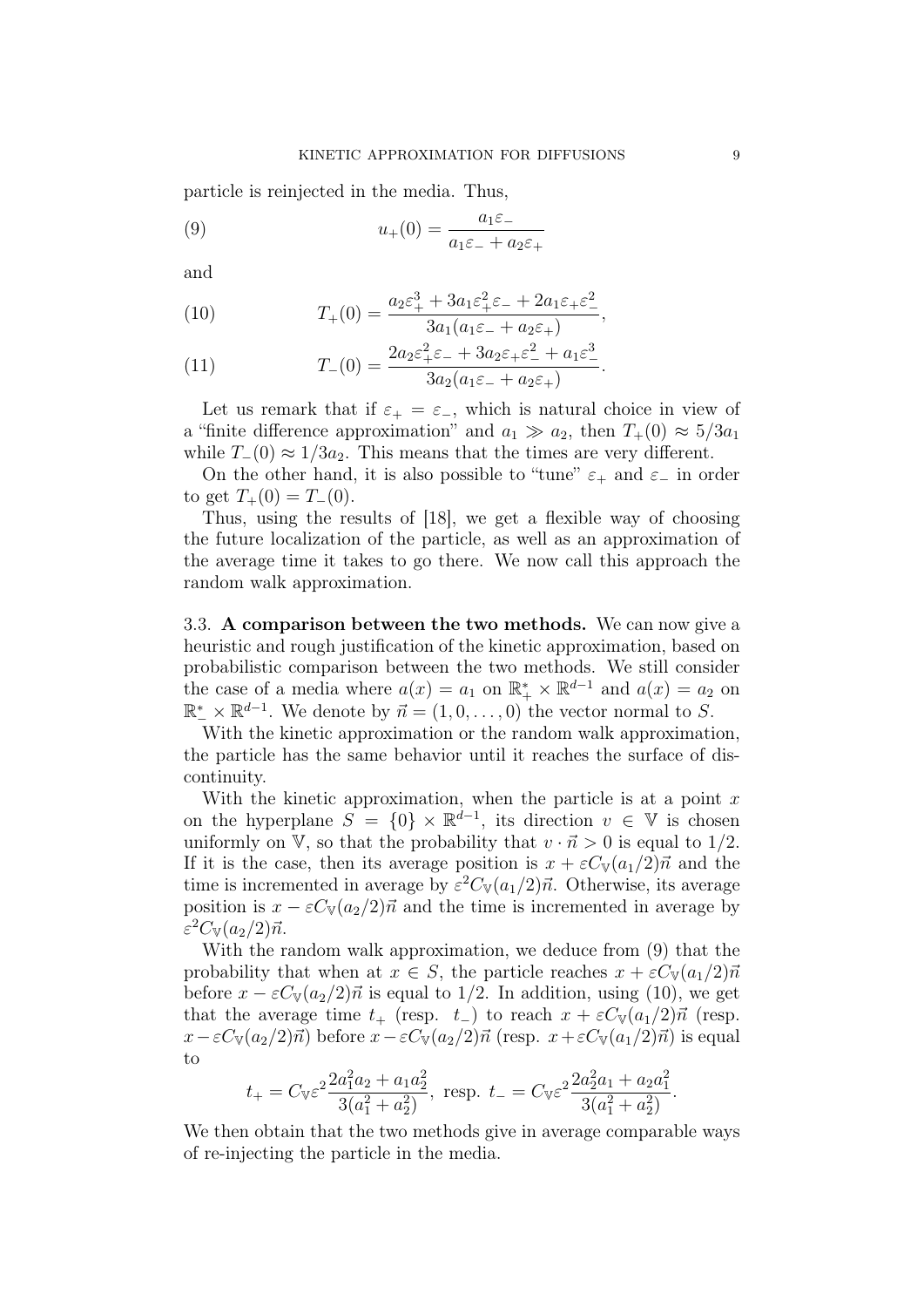#### 10 A. LEJAY AND S. MAIRE

#### 4. Basic one-dimensional examples

4.1. Description of the models. The aim of this section is to compare the global and the local approximation described in Sections 2 and 3 on two basic examples in dimension one. In the domain  $D = (-1, 1)$ , we consider the two equations

(12) 
$$
-\frac{1}{2}\nabla \cdot (a(x)\nabla u(x)) = 0
$$

with Dirichlet boundary conditions  $u(-1) = 0$ ,  $u(1) = 1$  and

(13) 
$$
-\frac{1}{2}\nabla \cdot (a(x)\nabla v(x)) = 1
$$

with Dirichlet boundary conditions  $v(-1) = 0$ ,  $v(1) = 0$  where  $a(x) =$  $a_1$  if  $x > 0$  and  $a(x) = a_2$  if  $x < 0$ . Using the continuity of the solutions and of the flux at the origin, the exact solution of (12) is easily computed and is given by

$$
u(x) = \frac{a_1 + a_2 x}{a_1 + a_2} 1_{[0,1]}(x) + \frac{a_1 + a_1 x}{a_1 + a_2} 1_{[-1,0]}(x)
$$

while the solution to (13) is

$$
v(x) = \frac{2}{a_1 + a_2} + \left(\frac{(a_1 - a_2)x}{a_1(a_1 + a_2)} - \frac{x^2}{a_1}\right) 1_{[0,1]}(x) + \left(\frac{(a_1 - a_2)x}{a_2(a_1 + a_2)} - \frac{x^2}{a_2}\right) 1_{[-1,0]}(x).
$$

Let us denote the stochastic process  $X_t^x$  generated by the operator  $\frac{1}{2}\nabla \cdot (a(x)\nabla \cdot)$ . The solution  $u(x)$  of the first equation is the probability that the process  $X_t^x$  reaches 1 before  $-1$ . The solution  $v(x)$  of the second is the mean exit time of the process of the domain D. We approximate the operator  $\frac{1}{2}\nabla \cdot (a(x)\nabla)u$  by the transport operator

$$
T_{\varepsilon}u(x,v) = -\frac{v}{\varepsilon}\frac{\partial u}{\partial x}(x,v) + \frac{2}{3\varepsilon^2 a(x)}\left(\frac{1}{2}\int_{-1}^1 u(x,v')dv' - u(x,v)\right)
$$

depending on the parameter  $\varepsilon$  in the domain  $D\times[-1,1]$ , with boundary conditions  $u(1, v) = 1$  and  $u(-1, v) = 0$  on Γ\_. In the case of the global approximation, we compute numerically an averaged solution on the velocities at a given point  $x$ . This simply means that the initial velocity is picked uniformly at random on the velocity space  $[-1, 1]$ .

4.2. Global approximation. We first look at an example where the jump in the diffusion coefficient is small that is  $a_1 = 2, a_2 = 1$ . We compute the solution at three reference points  $-0.5, 0$  and 0.5 using  $N_1 = 10^5$  simulations. We study the accuracy on the solutions u and  $v$  as a function of the parameter  $\varepsilon$  for the estimators based on a direct approximation and for the ones based on the Romberg extrapolation. We start with the point  $x = 0.5$  for which the simulations should be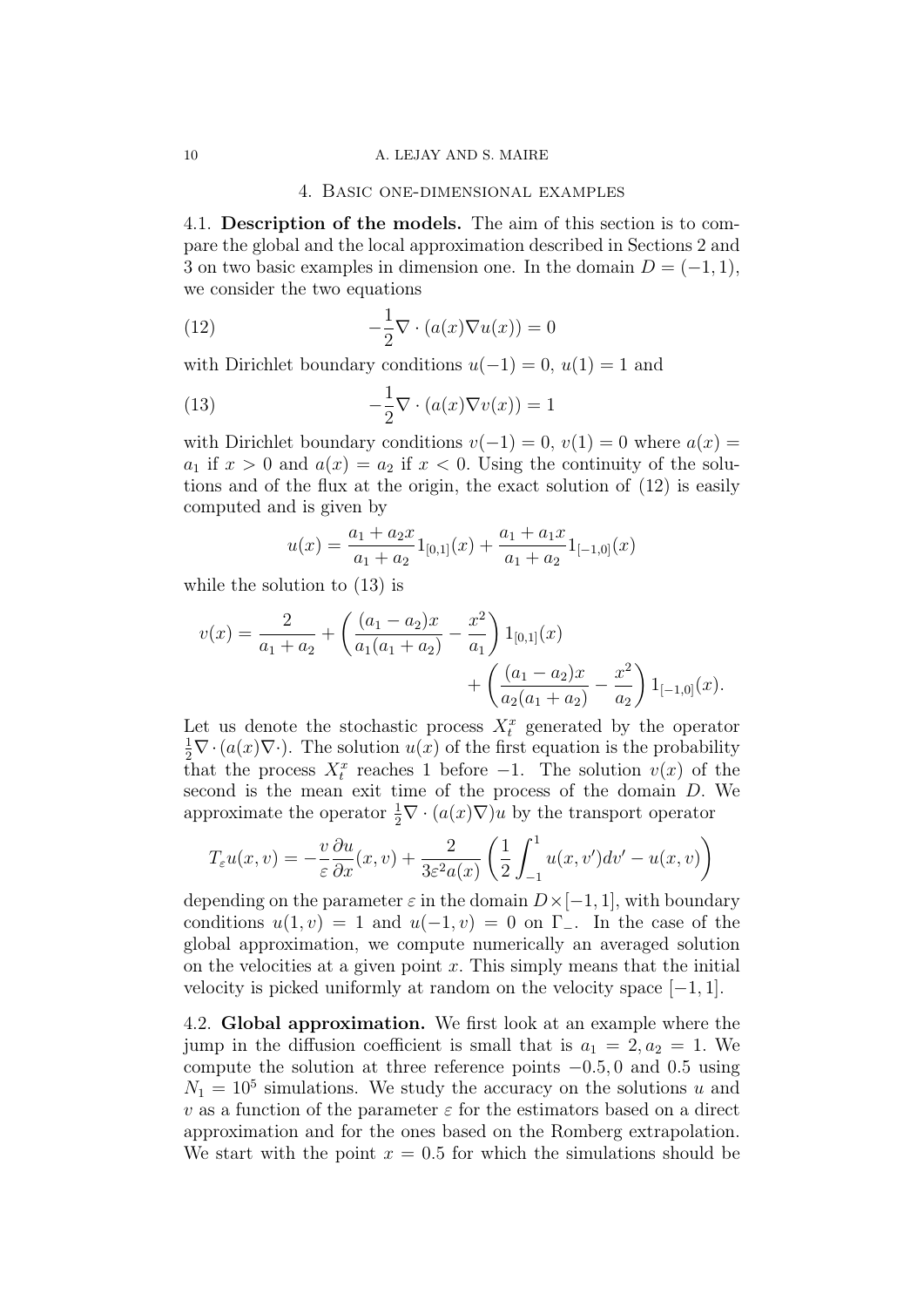the fastest as this point is close to the boundary and in the zone with biggest diffusion coefficient. The exact values are  $u(0.5) \approx 0.83333$  and  $v(0.5) \simeq 0.45833$ . In the following table, we compute direct approximations for values of  $\varepsilon$  from 0.1 to 0.025 and Romberg extrapolations with  $\varepsilon = 0.1$  and 0.01. We denote by  $u_{\text{dir}}$  and  $v_{\text{dir}}$  the direct approximations and by  $u_{\text{rom}}$  and  $v_{\text{rom}}$  the Romberg type approximations.

| ε                | 0.1    | 0.05   | 0.025                            | 0.01  | 0.005                | 0.0025 |
|------------------|--------|--------|----------------------------------|-------|----------------------|--------|
| $u_{\text{dir}}$ | 0.7908 |        | $0.8103 \mid 0.8223 \mid 0.8289$ |       | $0.8307 \mid 0.8322$ |        |
| $v_{\text{dir}}$ |        | 0.8297 | $\pm 0.8359$                     |       | $0.8326 \mid 0.8340$ |        |
| $u_{\rm{rom}}$   | 0.657  | 0.556  | 0.509                            | 0.478 | 0.4687               | 0.4655 |
| $v_{\rm rom}$    |        | 0.4561 | 0.4633                           |       | 0.4591               | 0.463  |

These simulations and the following are performed on a standard 1.66 Ghz laptop. The simulations have taken 14 seconds for the first Romberg extrapolations (that is for the total time with parameter  $\varepsilon$ equal to successively 0.1, 0.05 and 0.025). They have taken 1550 seconds for the second Romberg extrapolations (that is for the total time with parameter  $\varepsilon$  equal to successively 0.01, 0.005 and 0.0025). We can notice that the direct approximations require  $\varepsilon$  to be equal to 0.0025 to be acceptable in terms of bias. The same accuracy is obtained with the the Romberg extrapolations of level one and two for  $\varepsilon = 0.1$ . This shows that the Romberg extrapolation is very satisfactory and that the direct method using a small value of the parameter should be discarded because of too large computational times. We now look if this Romberg extrapolation is still acceptable for the other reference points. For the point  $x = 0$ , the exact values are  $u(0) \approx 0.66666$  and  $v(0) \approx 0.66666$ and for the point  $x = -0.5$ , the exact values are  $u(-0.5) \approx 0.33333$ and  $v(-0.5) \simeq 0.58333$ .

| ε                | (0.1) | 0.05   | 0.025  | (0.1) | 0.05   | 0.025  |
|------------------|-------|--------|--------|-------|--------|--------|
| $u_{\text{dir}}$ | 0.644 | 0.654  | 0.662  | 0.355 | 0.342  | 0.340  |
| $v_{\rm dir}$    |       | 0.6647 | 0.671  |       | 0.331  | 0.340  |
| $u_{\text{rom}}$ | 0.842 | 0.747  | 0.705  | 0.753 | 0.667  | 0.626  |
| $v_{\rm rom}$    |       | 0.6529 | 0.6663 |       | 0.5812 | 0.5859 |

We observe that for both points, the approximations  $v_{\text{dir}}$  and  $v_{\text{rom}}$ are acceptable and that the approximation using only  $\varepsilon = 0.1$  and 0.05 may be more accurate than the one using the 3 values of the parameter. This means that the Romberg extrapolation using two parameters is sufficient in these cases and that the variance of the estimator using the three parameters is bigger. The direct approximation is not accurate enough especially for the computation of the mean exit time. The computational times are 22 seconds for both points. We can conclude on this first example that the Romberg extrapolation works well and that it provides an approximation accurate up to about 3 digits in a computational time of roughly 20 seconds. We now study the same example using the local approximation to check its efficiency and whether or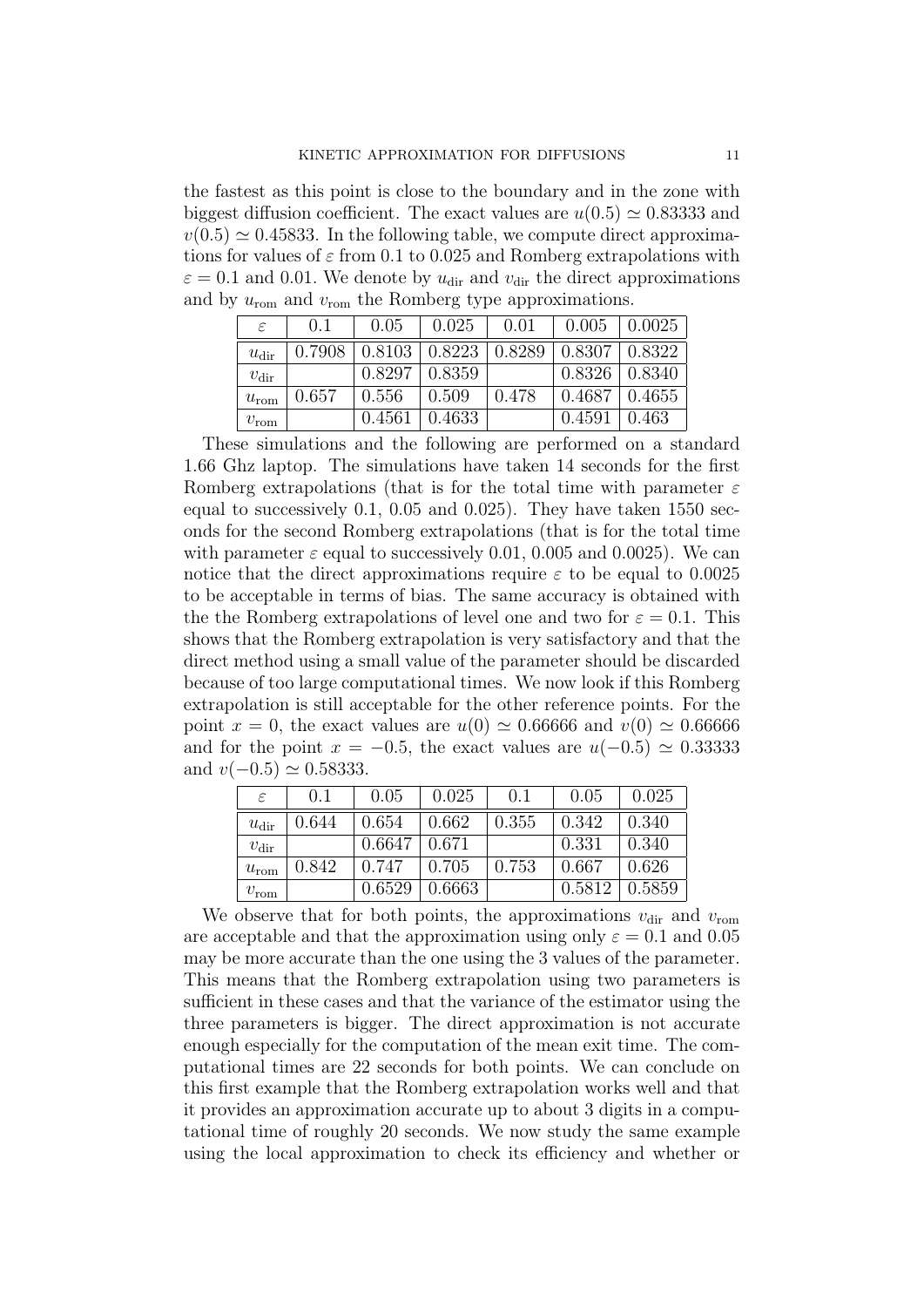not it is necessary to study more difficult examples based on the global approximation.

#### 4.3. Local approximation.

4.3.1. Description of the algorithm. The local approximation leads to a very simple and very fast algorithm based on the properties of the Brownian motion on the interval [-1,1]. We still denote by  $u_{\varepsilon}$  and  $v_{\varepsilon}$ the approximations of equations (12) and (13) and we describe now the motion of a particle used to compute  $u_{\varepsilon}(x)$  and  $v_{\varepsilon}(x)$  simultaneously.

The motion of the particle starts at some point x in  $(-1, 1)$ . We denote by  $y$  the position of a particle that is still alive during the walk. If  $y > 0$  then with probability  $1 - y$  it goes to 0 and with probability  $y$  it goes to 1. The time to add the total time of the walk is in both cases  $\frac{y(1-y)}{a_1}$ . If y < 0 then with probability  $1 + y$  it goes to 0 and with probability  $-y$  it goes to  $-1$ . The time to add the total time is in both cases  $\frac{-y(1+y)}{a_2}$ . If finally  $y = 0$ , we pick a velocity v uniformly in  $[-1, 1]$  and an exponential random variable t of mean 1. If  $v > 0$ , the time to add to the total time is  $\min(\frac{\varepsilon}{v}, 1.5a_1\varepsilon^2 t)$  and the position is  $\min(1, 1.5a_1t\frac{\varepsilon}{n})$  $\frac{\varepsilon}{v}$ ). If  $v < 0$ , the time to add to the total time is  $\min(\frac{-\varepsilon}{v}, 1.5a_2\varepsilon^2 t)$  and the position is  $\min(-1, 1.5a_2t\frac{\varepsilon}{v})$  $\frac{\varepsilon}{v}$ ). The motion continues until the particle hits −1 or 1.

4.3.2. Previous example. We experiment this method on the previous example starting with  $x = 0.5$  using  $N_1 = 10^5$  and  $N_2 = 10^6$  simulations.

|                                                                              |                                                                              |  | $0.05$   $0.025$   0.1 |  | $\vert 0.05 \vert$ | $\mid$ 0.025 |
|------------------------------------------------------------------------------|------------------------------------------------------------------------------|--|------------------------|--|--------------------|--------------|
| $v_{\varepsilon}(0.5)$   0.4621   0.4567   0.4568   0.4637   0.4588   0.4574 |                                                                              |  |                        |  |                    |              |
|                                                                              | $u_{\varepsilon}(0.5)$   0.8328   0.8349   0.8342   0.8323   0.8334   0.8337 |  |                        |  |                    |              |

The CPU times for  $N_1$  simulations are respectively 0.2, 0.4 and 0.6 seconds for  $\varepsilon = 0.1, 0.05$  and 0.025. We can notice that we obtain similar values for both  $u_{\varepsilon}$  and  $v_{\varepsilon}$  for  $\varepsilon = 0.05$  and 0.025. This is confirmed when we use  $N_2$  simulations where both approximations are accurate up to 3 or 4 digits. On the contrary, the approximations based on  $\varepsilon = 0.1$  still have a bias which is larger than the Monte Carlo error. We now compute the solutions at the two other reference points using  $N_2$  simulations to focus on the bias.

|  | $0.05$   $0.025$ |                                                                                                                            | 0.1 | $\begin{array}{ c c c c c } \hline 0.05 & 0.025 \\ \hline \end{array}$ |  |
|--|------------------|----------------------------------------------------------------------------------------------------------------------------|-----|------------------------------------------------------------------------|--|
|  |                  | $\mid u_{\varepsilon}(0) \mid 0.664 \mid 0.6666 \mid 0.6665 \mid u_{\varepsilon}(-0.5) \mid 0.332 \mid 0.3337 \mid 0.3336$ |     |                                                                        |  |
|  |                  |                                                                                                                            |     |                                                                        |  |

We observe that we still obtain an accuracy of 4 digits taking  $\varepsilon = 0.05$ . The CPU times for this value are 6 seconds at point 0 and 3 seconds at point −0.5. We can conclude that the new approximation can be used in this example with a parameter  $\varepsilon = 0.05$  and that it provides an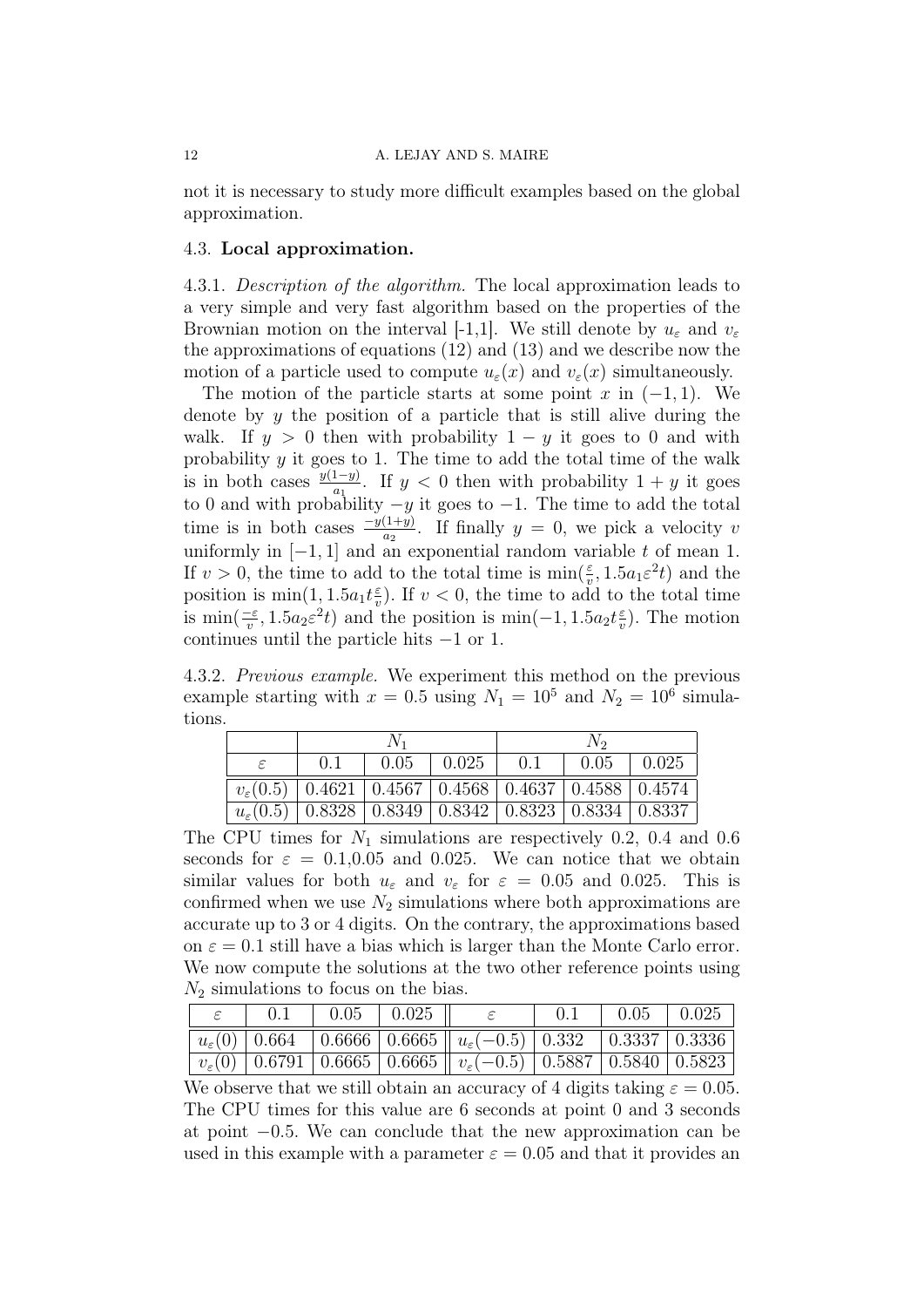accuracy of about 3 digits using  $N_1 = 10^5$  simulations in no more than 0.6 seconds. For the same accuracy, the local approximation is about 40 times quicker than the global one.

4.3.3. More difficult situations. The question now is to figure out if our method is efficient when the ratio  $\frac{a_1}{a_2}$  is big and how to calibrate the value of  $\varepsilon$  in such situations. We have made some numerical tests for different values of this ratio. In fact the choice of  $\varepsilon$  depends more on  $\max(a_1, a_2)$  than on the ratio  $\frac{a_1}{a_2}$ . A good choice is to take  $\varepsilon = \frac{0.1}{\max(a_1 - a_2)}$  $max(a_1,a_2)$ which gives a good accuracy and low CPU times. We give a numerical example in the case  $a_1 = 1000$  and  $a_2 = 1$  where the physical constants are different from several degrees of magnitude. We use  $N = 10^5$ simulations with  $\varepsilon = 0.0005$ . Numerical results are summarized in the following table.

| $\mathcal{X}$ | u(x) | $u_{\varepsilon}(x)$                                                             | v(x) | $v_{\varepsilon}(x)$   CPU |  |
|---------------|------|----------------------------------------------------------------------------------|------|----------------------------|--|
|               |      | $0.5 \parallel 0.001249 \mid 0.00124783 \mid 0.9995 \mid 0.99951 \parallel 0.58$ |      |                            |  |
|               |      | $\parallel 0.001998 \mid 0.00199742 \mid 0.999 \mid 0.99911 \mid 1.1$            |      |                            |  |
|               |      | $-0.5$   0.250999   0.2509978   0.4995   0.4993   0.56                           |      |                            |  |

The values of  $u_{\varepsilon}$  at the reference points are accurate up to 6 digits and the values of  $v_{\varepsilon}$  up to 4. These computations require no more than 1.1 seconds. We have obtained the same kind of results in all the tests we have experimented.

### 5. Two dimensional examples

5.1. Description of the models. We now study two equations in dimension 2 using only the local approximation which appeared as the most efficient in the previous section. The spatial domain  $D$  is the square  $[-1, 1]^2$  divided in the two rectangles  $D_2 = [-1, 0] \times [-1, 1]$  and  $D_1 = [0, 1] \times [-1, 1]$  in which the diffusion coefficient  $a(x, y)$  is constant and equal to  $a_2$  in  $D_2$  and  $a_1$  in  $D_1$ .

The first equation is

$$
-\frac{1}{2}\nabla \cdot (a(x,y)\nabla u(x,y)) = 0
$$

with Dirichlet boundary conditions  $u(x, y) = (1 + \frac{x}{a_1})(1 + y)$  if  $x \ge 0$ and  $u(x, y) = (1 + \frac{x}{a_1})(1 + y)$  if  $x \le 0$ . The exact solution is

$$
u(x,y) = \left(1 + \frac{x}{a_2}\right)(1+y)1_{[-1,0]}(x) + \left(1 + \frac{x}{a_1}\right)(1+y)1_{[0,1]}(x).
$$

It verifies the continuity and flux conditions at the interface  $x = 0$ .

The second equation is

$$
-\frac{1}{2}\nabla \cdot (a(x,y)\nabla w(x,y)) = 1
$$

with Dirichlet boundary conditions  $w(x, y) = 0$  on  $\partial D$ . Let us denote the stochastic process  $\tilde{Z}_t^{x,y}$  generated by the operator  $\frac{1}{2}\nabla \cdot (a(x,y)\nabla)w$ .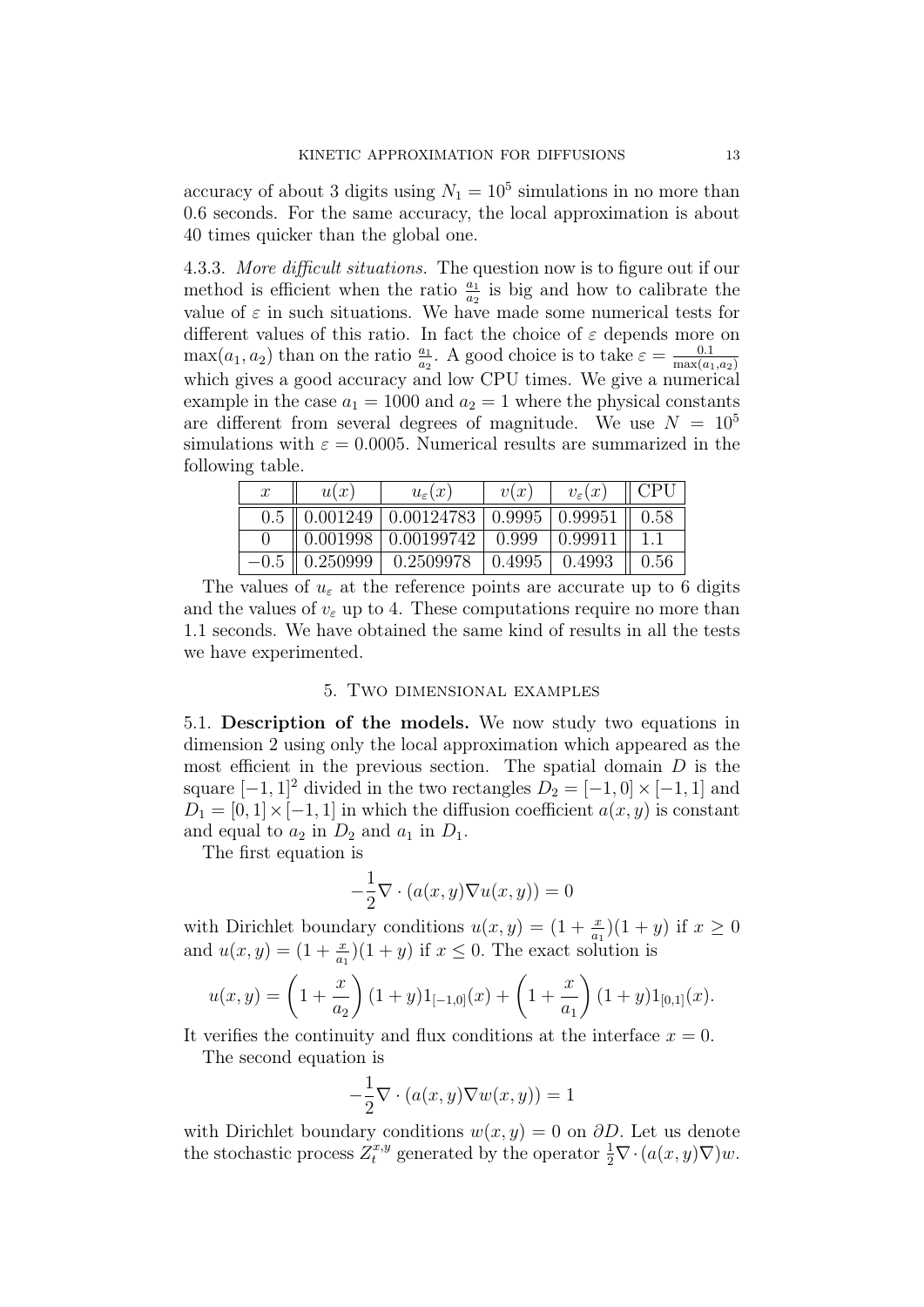#### 14 A. LEJAY AND S. MAIRE

The solution  $w(x, y)$  of this second equation is the mean exit time of  $Z_t^{x,y}$  $t^{x,y}$  from the domain D. As the exact solution is unknown, we will use as a reference solution, a numerical solution using a finite element method taken from the pdetool package of Matlab with a very fine mesh.

We approximate the operator  $\frac{1}{2}\nabla \cdot (a(x, y)\nabla u)$  by the transport operator

$$
T_{\varepsilon}u(x,y,\theta) = -\frac{\cos(\theta)}{\varepsilon}\nabla_x u(x,y,\theta) - \frac{\sin(\theta)}{\varepsilon}\nabla_y u(x,y,\theta) + \frac{1}{\varepsilon^2 a(x,y)} \left(\frac{1}{2\pi} \int_0^{2\pi} u(x,y,\theta) d\theta - u(x,y,\theta)\right)
$$

depending on the parameter  $\varepsilon$  in the domain  $D\times\mathbb{V}$ , with boundary conditions of absorption type (no incoming neutrons). We use the following algorithm to compute the solution at point  $(x, y)$ . This algorithm is a combination of the walk on spheres method with a  $\eta$  absorbing boundary layer for each of the subdomains and of a local approximation based on  $T_{\varepsilon}$  at the interface. Obviously, we could have used the walk on rectangles method [11] but it would be maybe too favourable on this particular example. The walk starts at point  $(x, y)$ . If for example  $x > 0$ , we walk until we are close to  $\eta$  from the boundary of  $D_1$ . Along with this walk, we compute the contribution of the source term for each of the *n* circles of radius  $r_i$  until we hit the boundary. As the source term is equal to one, this contribution is equal to

$$
\sum_{i=1}^n \frac{r_i^2}{2a_1}.
$$

In the case of a non-constant source term, the modified walk on spheres could be used to compute this contribution [23]. If the walk hits  $\partial D$ it stops. If it hits the interface, we pick an angle  $\theta$  uniformly in  $[0, 2\pi]$ and an exponential random variable to choose the new position. As in dimension one, we have to study carefully if there is an intersection or not with the boundary. According to the sign of  $v_x = \cos(\theta)$ , the particle goes into  $D_1$  or  $D_2$  and the motion continues until a boundary of D is reached.

5.2. Numerical results. As we did in dimension one, we first consider the case  $a_1 = 2$  and  $a_2 = 1$ . We use  $N = 10^4$  simulations with  $\varepsilon = 0.02$  and  $\eta = 10^{-5}$ . The three reference points are mesh points of the pdetool mesh. We take  $(x_0, y_0) = (0, 0.002674), (x_1, y_1) =$  $(-0.5027, y_0)$  and  $(x_2, y_2) = (-x_1, y_0)$ . Numerical results are summarized in the following table.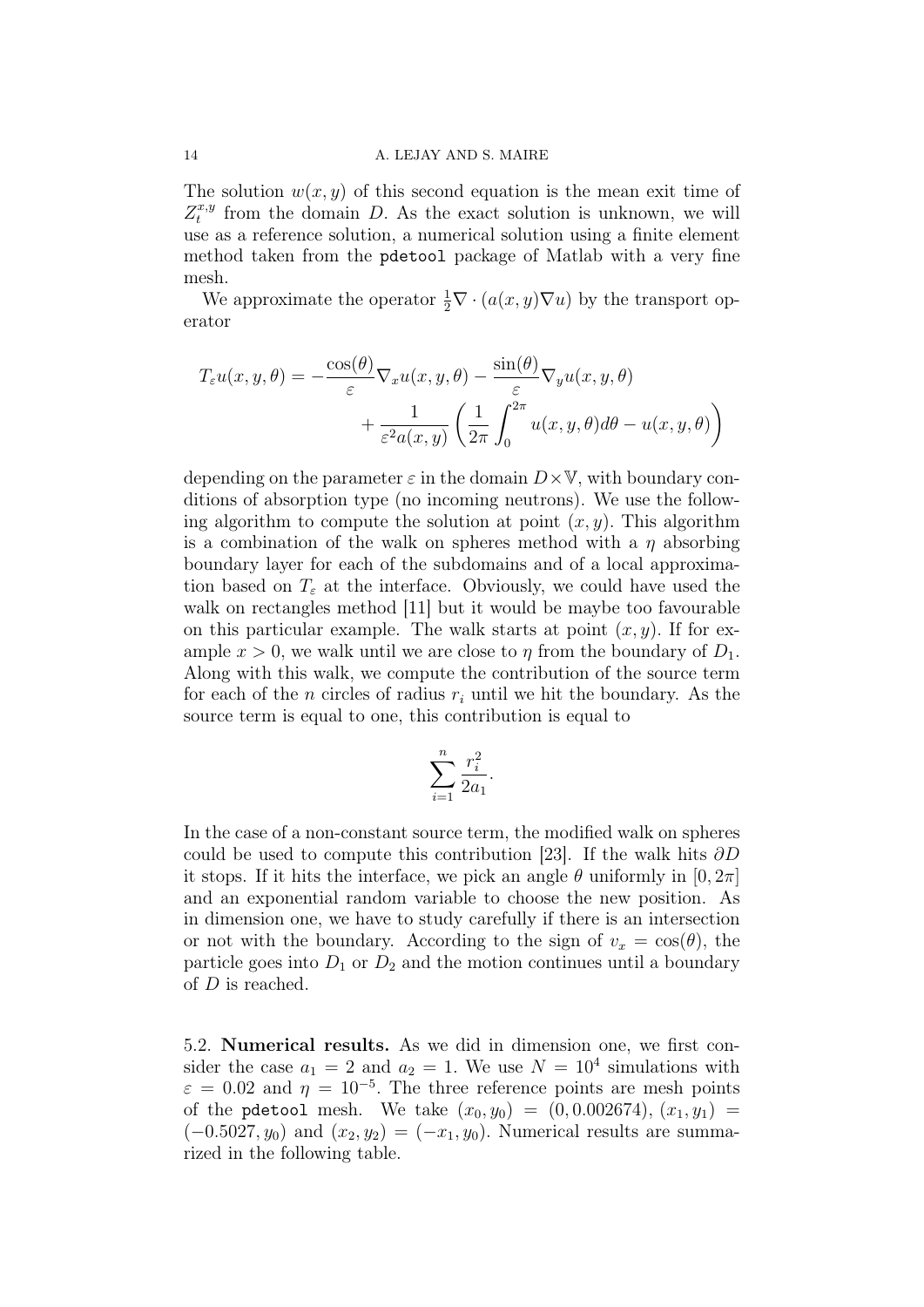|              | U       | $u_{\varepsilon}$             |         | $v_{\varepsilon}$ | C <sub>PI</sub> |
|--------------|---------|-------------------------------|---------|-------------------|-----------------|
| $(x_0, y_0)$ | 1.00267 | $\mid$ 1.00127 $\mid$ 0.39290 |         | $+0.38500$        | 1.8             |
| $(x_1, y_1)$ | 0.49862 | $0.49180$   $0.38040$         |         | 0.37812           | 0.8             |
| $(x_2, y_2)$ | 1.25469 | 1.2468                        | 0.26676 | 0.26500           | 0.8             |

The values of  $u_{\varepsilon}$  and  $v_{\varepsilon}$  at the reference points are accurate from 2 to 3 digits. We now study the case  $a_1 = 80$  and  $a_2 = 4$  where the physical constants are taken from a problem on the computation of molecule physical properties [36] and where now  $\varepsilon = 0.0005$  using the same scaling than in dimension one. The values of  $u_{\varepsilon}$  and  $v_{\varepsilon}$  at the reference points are as accurate as previously and the CPU times similar which indicates that our scaling is efficient.

|              | U                                                  | $u_{\varepsilon}$                                           | $v_{\varepsilon}$ | CPI) |
|--------------|----------------------------------------------------|-------------------------------------------------------------|-------------------|------|
| $(x_0, y_0)$ |                                                    | $\mid$ 1.00267 $\mid$ 0.98900 $\mid$ 0.01401 $\mid$ 0.01392 |                   | 2.3  |
| $(x_1,y_1)$  | $\mid 0.87670\mid 0.87260\mid 0.06232\mid 0.06276$ |                                                             |                   |      |
| $(x_2,y_2)$  |                                                    | $1.00897 \mid 1.00033 \mid 0.00830 \mid 0.00826$            |                   | 09   |

On this last case, we have also tested the method based on the finite differences approximation at the boundary. When the particle hits the interface at point  $(0, y)$  it is replaced at the position  $(h, y)$  with probability  $80/(4+80)$  and at position  $(-h, y)$  with probability  $4/(4+$ 80). Taking  $h = 0.01$ , we have obtained an accuracy and CPU times similar to the ones obtained with our method.

### 6. PDE and stochastic PDE in dimension 3

6.1. The physical model. We study the same equation than in dimension 2 with no source term. The spatial domain  $D$  is the square  $[-1, 1]^3$  divided in the two hyper-rectangles  $D_2 = [-1, 0] \times [-1, 1]^2$  and  $D_1 = [0, 1] \times [-1, 1]^2$  in which the diffusion coefficient a is constant and equal to  $a_2$  in  $D_2$  and  $a_1$  in  $D_1$ . The equation is

$$
-\frac{1}{2}\nabla \cdot (a\nabla u) = 0
$$

with Dirichlet boundary conditions  $u(x, y, z) = (1 + \frac{x}{a_1})(1 + y)(1 + z)$ if  $x \ge 0$  and  $u(x, y, z) = (1 + \frac{x}{a_2})(1 + y)(1 + z)$  if  $x \le 0$ . The exact solution is

$$
u(x, y, z) = (1 + \frac{x}{a_2})(1 + y)(1 + z)1_{[-1,0]}(x) + (1 + \frac{x}{a_1})(1 + y)(1 + z)1_{[0,1]}(x).
$$

We approximate the operator  $\frac{1}{2} \nabla \cdot (a \nabla \cdot)$  by a transport operator on the interface depending on the parameter  $\varepsilon$  in the domain  $D \times \mathbb{V}$ , with boundary conditions of absorption type (no incoming neutrons) where the velocity space is the unit sphere. The walk on spheres method is used elsewhere with  $\eta = 10^{-4}$  in the numerical simulations.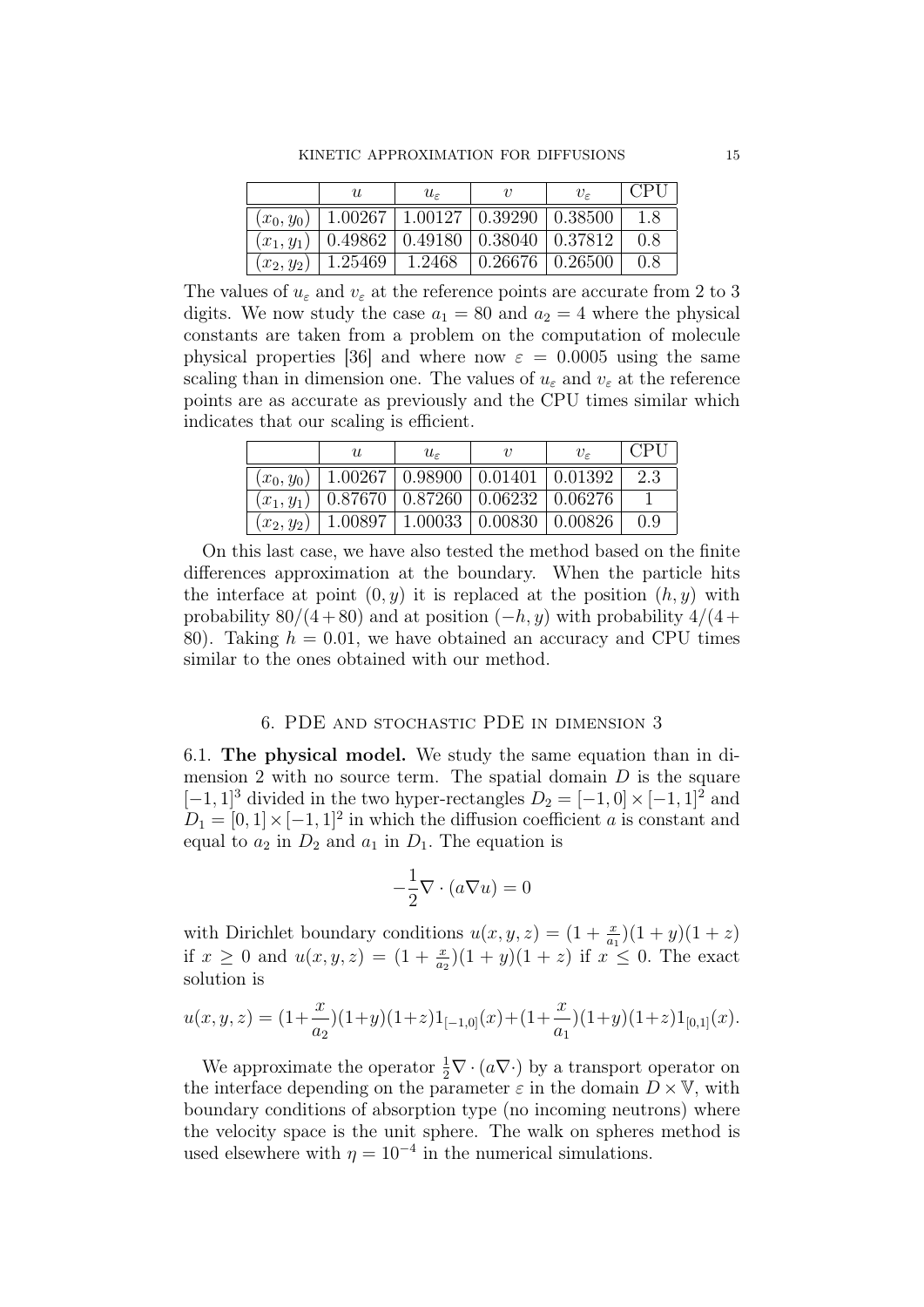6.2. Numerical results. We perform  $N = 10^4$  simulations at the three reference points  $M_0 = (0, 0, 0), M_1 = (-0.5, 0, 0)$  and  $M_2 =$  $(0.5, 0, 0)$  for the same two sets of diffusion coefficients used in the test case in 2D. We take respectively  $\varepsilon_1 = 0.02$  for the first one and  $\varepsilon_2 = 0.0005$  for the second one. We obtain the same accuracy on the solution of two or three digits for CPU times about 5 times bigger compared to the problems in dimension 2.

|             | $\boldsymbol{u}$ | $u_{\varepsilon_1}$ | C <sub>PI</sub> | $\boldsymbol{\mathit{u}}$ | $u_{\varepsilon_2}$ | ⊟PT ≀ |
|-------------|------------------|---------------------|-----------------|---------------------------|---------------------|-------|
| $M_{0}$     | .0               | $1.0060\,$          |                 |                           | 0.9989              | 13    |
| $M_{\rm 1}$ | 0.5              | 0.5053              | 4.9             | 0.8750                    | 0.8742              | 5.4   |
| $M_2$       | .2500            | 1.2417              |                 | .00625                    | .0091               | 5.5   |

#### 6.3. A stochastic PDE.

6.3.1. Introduction. In some physical situations, the diffusion coefficient is not known exactly and is considered as a random variable which modelizes the error on its measure. More precisely, the domain is divided into different zones in which the diffusion coefficient is constant and has a given distribution independent of the other zones. In general one is interested in the mean value of the solution. It is obtained by solving many times the PDE using a deterministic method with a random distribution of the diffusion coefficient in each zone [1, 14, 15].

It is possible to use our approach to build a double Monte Carlo method to compute this mean value at a fixed point. We pick at random according to their distributions the diffusion coefficients and we make only one simulation of the diffusion process in the heterogeneous medium to approximate the Feynman-Kac representation. Moreover, we can also compute the integral of the solution in the domain by just picking in addition the starting point uniformly at random in the domain.

6.3.2. Numerical results. We assume that  $a_1$  and  $a_2$  are uniform and independent random variables on [0.5, 1.5]. The mean value of the solution is

$$
v(x, y, z) = (1 + x \ln(3))(1 + y)(1 + z)
$$

and its integral is equal to 8. The parameter  $\varepsilon$  is adapted to the values of  $a_1$  and  $a_2$  to ensure low CPU times. For each simulation, we take  $\varepsilon = \frac{0.03}{\text{max}(a)}$  $\frac{0.03}{\max(a_1, a_2)}$  using once again a scaling argument. We compute the mean value of the solution at point  $M_0$ ,  $M_1, M_3 = \left(-\frac{1}{\ln(3)}, 0, 0\right)$  and its integral using respectively  $N_1 = 10^4$  simulations and  $N_2 = 10^5$ simulations.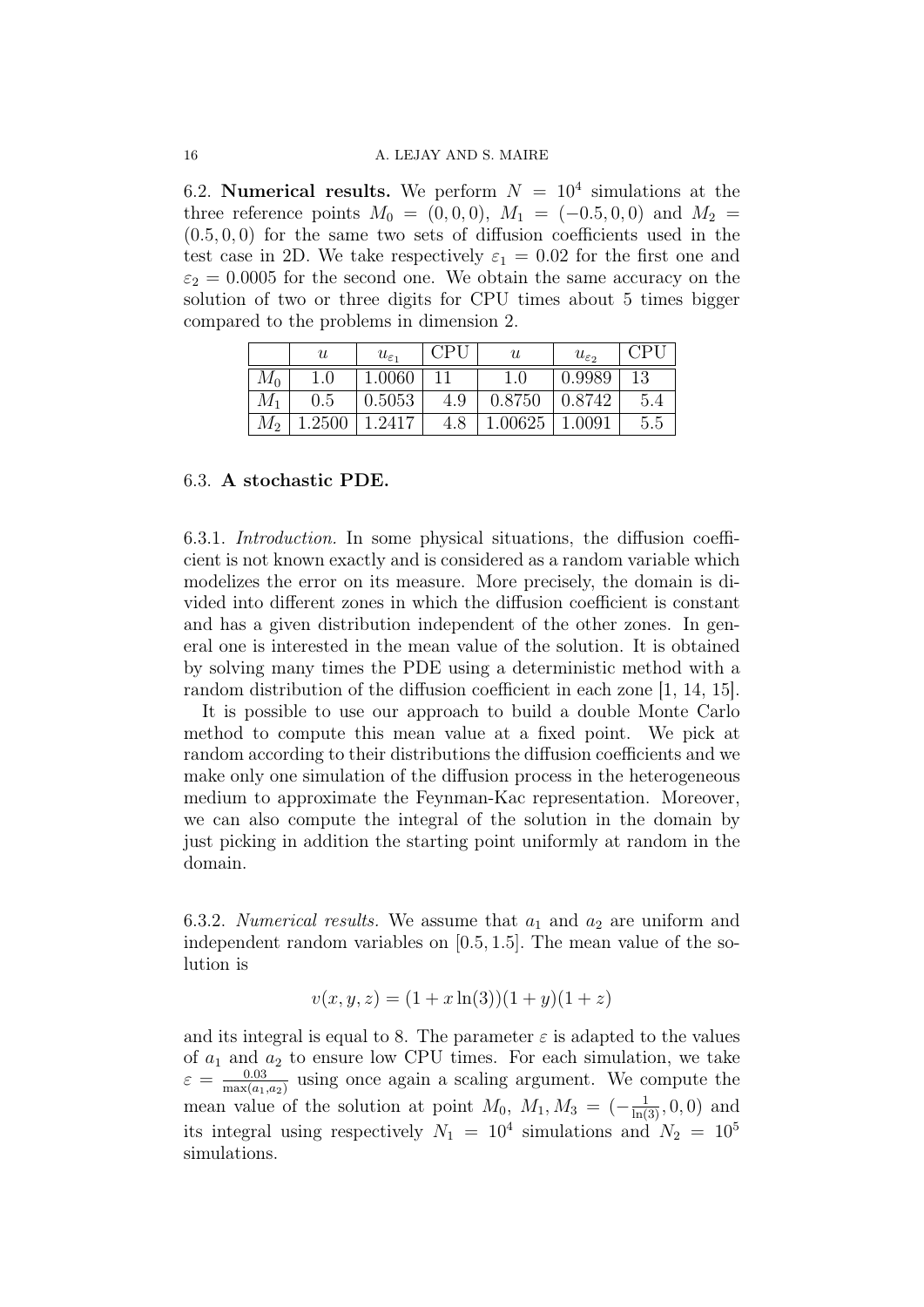|             | U           | $u_{N_1}$ | CPU  | $u_{N_2}$ |
|-------------|-------------|-----------|------|-----------|
| D           |             | 8.067     | 3.3  | 8.021     |
| $M_0$       |             | 0.979     | 13.6 | 1.0026    |
| $M_1$       | ${ 0.4507}$ | 0.444     | 5.4  | 0.4509    |
| $M_{\rm 3}$ |             | 0.0047    | 1.3  | 0.001     |

The accuracy and the CPU times are similar to the ones obtained when solving the deterministic PDE of Section 6.2. This means that the cost of the resolution of the stochastic PDE is about the same than the one of the deterministic PDE, when one is interested on the solution at just one point of the domain D. This is really a big advantage compared to the resolution by means of deterministic methods.

## 7. Computation of the hydro-dynamic load in a porous **MEDIA**

In order to deal with a realistic case, we present some results on the computation of the hydro-dynamic load in a porous media. For this, we consider the couplex exercises provided in 2001 by the French agency andra (Agence Nationale pour la Gestion des Déchets Radioactifs – French National Radioactive Waste Management Agency) regarding the disposal of nuclear waste. The exercises are presented in [4]. A special issue of Computational Geoscience (vol. 8:2, 2004) is dedicated to them.

7.1. Description of the model. We aim at solving at some point the equation

$$
\nabla \cdot (K \nabla H) = 0
$$
 in *D*

where D is a two dimensional rectangle  $(0, 25000) \times (0, 695)$ . The domain is decomposed in several zones according to Figure 2, which corresponds to different types of rocks. The permeabilities are

| Marl                                       | Limestone Clay |                                | Dogger |
|--------------------------------------------|----------------|--------------------------------|--------|
| K $(m/year)$ 3.1536 $\cdot 10^{-5}$ 6.3072 |                | $3.1536 \cdot 10^{-6}$ 25.2288 |        |

The boundary conditions are

$$
H = 289 \text{ on } \{25000\} \times (0, 200) \text{ (right Dogger)},
$$
  
\n
$$
H = 310 \text{ on } \{25000\} \times (350, 595) \text{ (right limestone)},
$$
  
\n
$$
H = 180 + \frac{160x}{25000} \text{ on } (0, 25000) \times \{695\} \text{ (top)},
$$
  
\n
$$
H = 200 \text{ on } \{0\} \times (295, 595) \text{ (left limestone)},
$$
  
\n
$$
H = 286 \text{ on } \{0\} \times (0, 200) \text{ (left Dogger)},
$$
  
\n
$$
\frac{\partial H}{\partial n} = 0 \text{ elsewhere}.
$$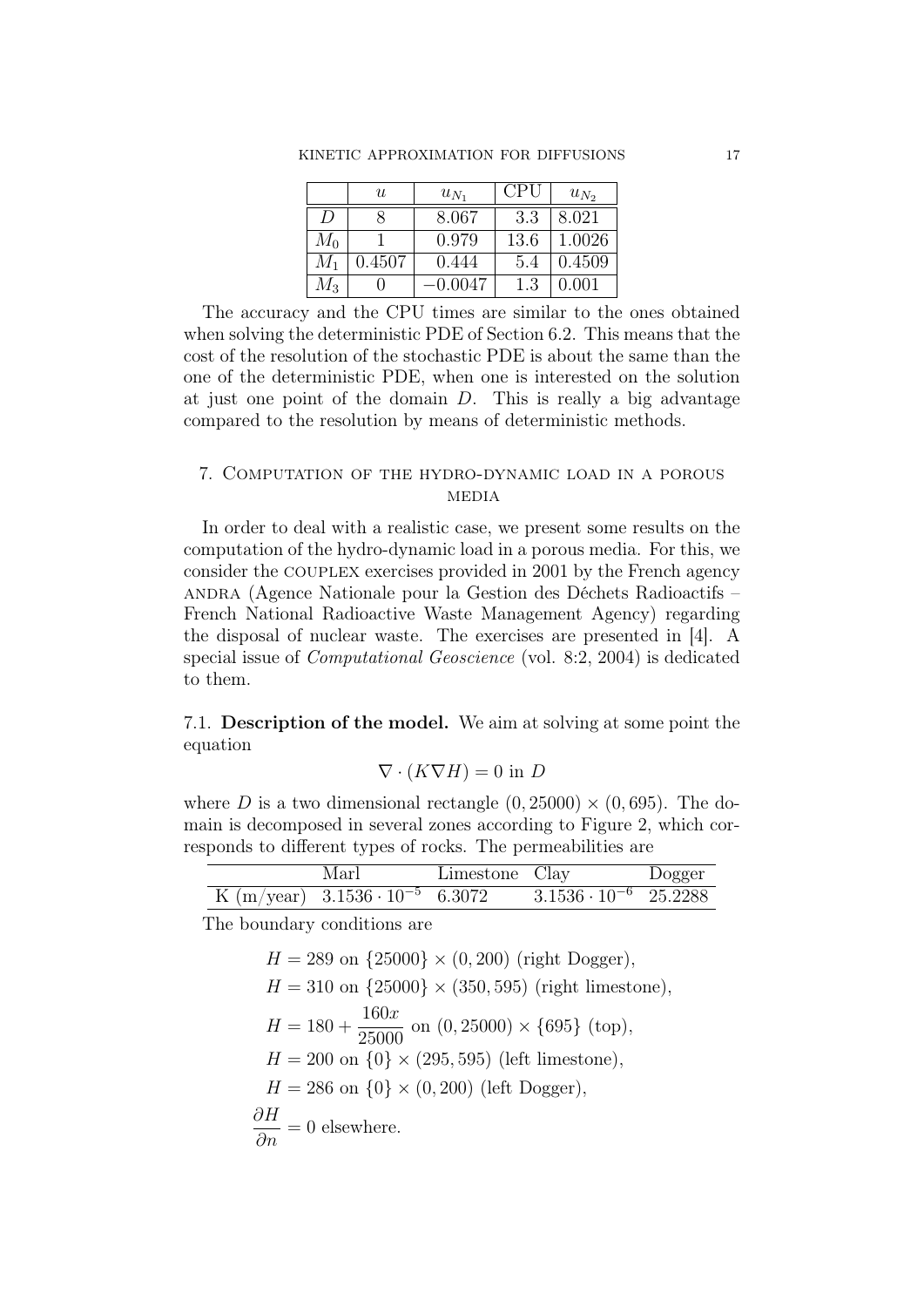#### 18 A. LEJAY AND S. MAIRE



FIGURE 2. The geometry of the domain.

7.2. Approximate analytical solution. We propose here to give an approximate analytical solution in each of the physical zones based on probabilistic arguments. This has been already done in [8] for two of the zones using physical arguments.

In Dogger, a Brownian motion starting at  $(x, z)$  cannot cross the  $barrier z = 0$  because of the reflexion due the Neumann boundary conditions and the barrier  $y = 200$  can also be replaced approximatively by Neumann boundary conditions because  $K$  is very small in clay and large in dogger. Only the horizontal motion is important in this case and this motion is just a one dimensional Brownian motion because K is constant in dogger. So we can approximate  $H(x, z)$  by the solution  $H_a(x)$  of the one dimensional Laplace equation with boundary conditions  $H_a(0) = 286$  and  $H_a(25000) = 289$  that is

$$
H_a(x) = 286 + \frac{3x}{25000}.
$$

In limestone, we can use the same reasoning by replacing the two barriers constituted of marl and clay by Neumann boundary conditions at the interfaces between limestone and marl or limestone and clay. If we also consider that the slope of the barrier separating clay and limestone is negligible, we obtain the approximate solution

$$
H_b(x) = 200 + \frac{110x}{25000}.
$$

The approximation proposed in [8] which takes into account the slope of the barrier is

$$
H_c(x) = 200 + \frac{110}{\ln(\frac{245}{300})} \ln\left(1 - \frac{55x}{300 \times 25000}\right)
$$

.

The approximation  $H_b(x)$  can be obtained using a first order expansion of the two terms in logarithm in  $H_c(x)$ . An easy computation shows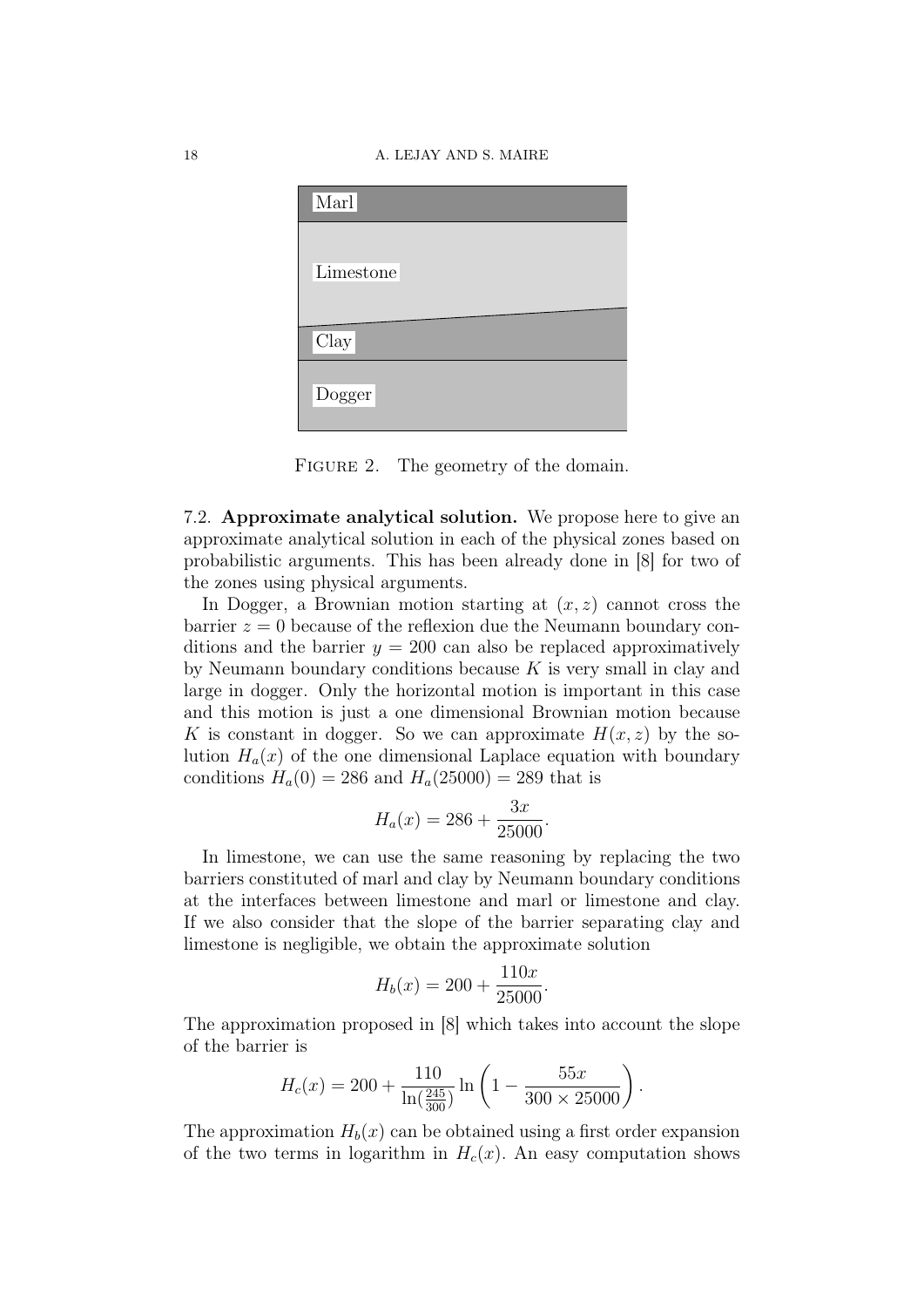that  $H_b(x) - H_c(x) \geq 0$  and that

$$
\max_{x \in (0,25000)} H_b(x) - H_c(x) = 2.783
$$

at point  $x = 12,921$ . It has also been noticed in [8] that the difference between the numerical solution obtained using the finite volume method and the approximate analytical one never exceeded 1.5 in dogger and limestone.

In marl, the probability to reach the top of the domain before the bottom starting at the point  $(x, z)$  can be approximated by  $p(z) = \frac{z - 595}{100}$ using the previous arguments this time for the vertical motion. Then, the Dirichlet boundary conditions on the top of the marl region are modelled by the linear function  $g(x) = 180 + \frac{160x}{25000}$  and we can also use linear or close to linear Dirichlet boundary conditions on the bottom boundary by taking  $H_b(x)$  or  $H_c(x)$  on it. Now the conditional law  $f_{x,z}(y)$  of the hitting position of the top of the domain is close to a symmetric function with a fast decay away from  $x$  so we have

$$
\int_0^{25000} g(y) f_{x,z}(y) dy \simeq \int_0^{25000} (g(x) + g(t)) f_{x,z}(x + t) dt \simeq g(x).
$$

Using the same arguments for the bottom boundary, we can give the analytical approximation

$$
H_d(x, z) = p(z)g(x) + (1 - p(z))H_c(x)
$$

in the marl region.

In clay, we can use the same method assuming furthermore that the slope of the interface between limestone and clay is negligible. This leads to the approximation

$$
H_e(x, z) = p_1(x, z)H_c(x) + (1 - p_1(x, z))H_a(x)
$$

with

$$
p_1(x, z) = \frac{z - 200}{z - 200 + 295 + \frac{55}{25000}x - z} = \frac{z - 200}{95 + \frac{55}{25000}x}.
$$

7.3. Numerical results. For each of the physical regions, we use the walk on spheres method inside the regions with an absorption parameter  $\eta = 10^{-8}$ . When the particle hits an interface between two regions, we use the local approximation with parameter  $\varepsilon = 0.2$ . When the particle hits the boundary at a point with Neumann boundary conditions, we still use the local approximation by always replacing the particle inside the domain. For each of the regions, we give the numerical approximations  $H$  at 4 significant points and compare it with the approximate analytical solutions of the previous subsection. We perform  $N = 100$  Monte Carlo simulations on a standard laptop. We also give the CPU times in second, the variance  $\sigma^2$  and  $\frac{\sigma}{\sqrt{N}}$  which is an indicator of the expected accuracy.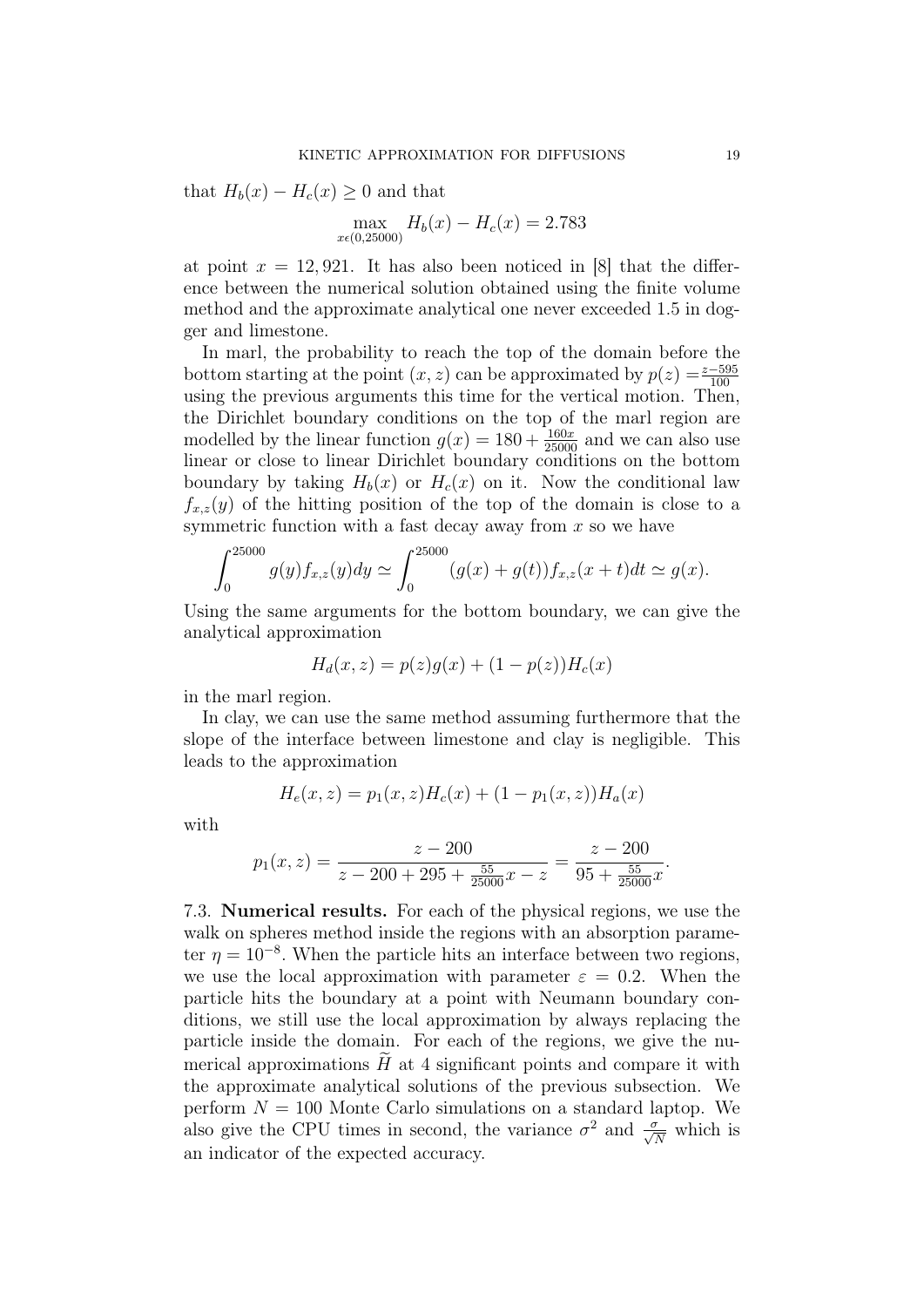| Dogger                  | $H(x, z)$   $H_a(x)$ |       | $\sigma^2$ | $\sqrt{N}$ | CPU |
|-------------------------|----------------------|-------|------------|------------|-----|
| $(x, z) = (1000, 50)$   | 286.2                | 286.1 | 0.59       | 0.07       | 15  |
| $(x, z) = (6000, 150)$  | 286.8                | 286.7 | 1.79       | 0.13       | 71  |
| $(x, z) = (12500, 100)$ | 287.3                | 287.5 | 99         | 0.15       | 103 |
| $(x, z) = (18440, 200)$ | 288.1                | 288.2 |            |            | 72  |

In dogger, we observe that the variance is very small and that for all the points where the numerical solution is computed the error between the approximate numerical solution and the approximate analytical one is always less than 0.2. The numerical solution seems not to depend on z even for the point  $(x, z) = (18440, 200)$  which is located on the interface. The CPU times are large, one second for a single trajectory when starting from the center of the domain. In this case, the trajectory has hit 240, 000 times in average the interface between dogger and clay. None of the 100 trajectories reached the limestone region.

| Limestone                 | $H(x, z)$   $H_c(x)$ |       |      | $\sqrt{N}$ |     |
|---------------------------|----------------------|-------|------|------------|-----|
| $(x, z) = (1000, 320)$    | 202.2                | 204   | 121  |            | 59  |
| $(x, z) = (6000, 570)$    | 224.2                | 224.4 | 2097 | 46         | 236 |
| $(x, z) = (12500, 460)$   | 251.7                | 252.2 | 3044 | 5.5        | 344 |
| $(x, z) = (21680, 342.7)$ | 291                  | 294   |      |            | 187 |

In limestone, the variance is a lot bigger than in clay. Nevertheless we achieve a good accuracy, only the error at point  $(x, z) = (21680, 342.7)$ is greater then 3 which is bigger than the acceptable error given in [8]. The CPU times are bigger than in dogger because the limestone region is larger. Starting from point  $(x, z) = (12500, 460)$ , the trajectory has hit in average 1.6 million times one or the other interface. One single trajectory among the hundred has reached the top of the marl region and none the dogger region.

| Clay                    | H(x,z) | $H_e(x,z)$ | $\sigma^2$ | $\frac{\sigma}{\sqrt{N}}$ | <b>CPU</b> |
|-------------------------|--------|------------|------------|---------------------------|------------|
| $(x, z) = (1000, 220)$  | 270.6  | 269.2      | 1104       | -3.3                      | -15        |
| $(x, z) = (6000, 280)$  | 240.3  | 240.7      | 2321       | 4.8                       | 261        |
| $(x, z) = (12500, 260)$ | 268.9  | 270.2      | 1948       | 4.4                       | 250        |
| $(x, z) = (20560, 247)$ | 286.1  | 288.5      | 705        | 2.7                       | 99         |

In clay and marl, we observe a good agreement between the analytical and the numerical approximate solutions. The CPU times and variances are between the one of the limestone and dogger regions.

| Marl                    |       | $H(x, z)$   $H_d(x, z)$ | $\sigma^2$ | $\frac{\sigma}{\sqrt{N}}$ | CPU |
|-------------------------|-------|-------------------------|------------|---------------------------|-----|
| $(x, z) = (1000, 670)$  | -191  | 190.8                   | 179        | 1.3                       | 10  |
| $(x, z) = (6000, 620)$  | 220.4 | 223                     | 1384       | 3.7                       | 200 |
| $(x, z) = (12500, 645)$ | 253.8 | 256.1                   | 1448       | 3.8                       | 179 |
| $(x, z) = (20000, 675)$ | 301.8 | 303.6                   | 665.       | 2.5                       | 58  |

We can conclude that our method is efficient and that it treats well the discontinuity of the diffusion coefficients. This example is especially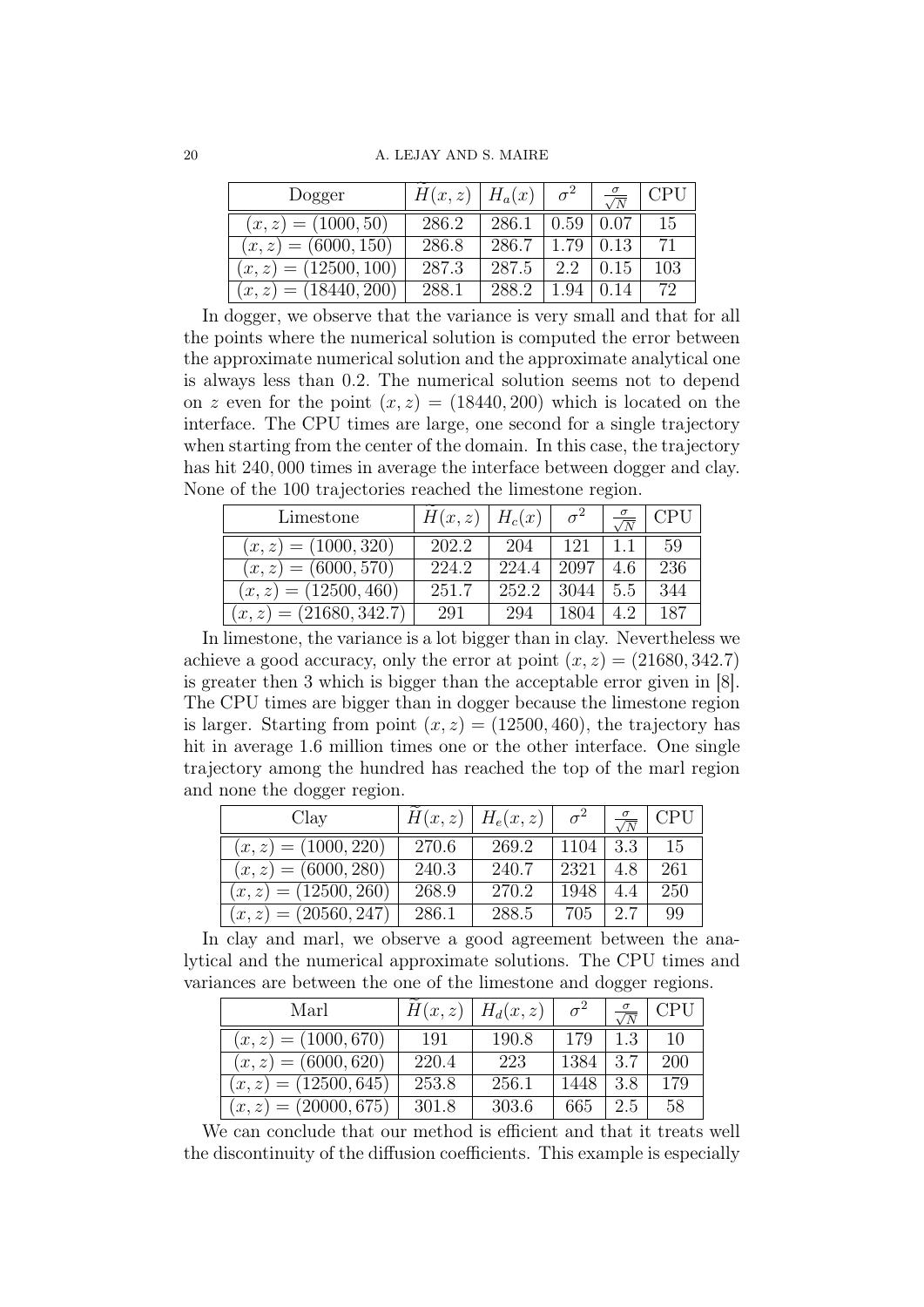a good test for our method because the trajectory hits a huge number of times the interface between the regions.

#### 8. Conclusion

We have introduced two kinetic schemes to approximate the solutions of partial differential equations in divergence form with piecewise constant diffusion coefficients.

Both schemes have provided accurate approximations but the scheme based on a local approximation is a lot more efficient as it uses the kinetic approximation only at the interface and a fast simulation of the Brownian motion elsewhere. On the two dimensional basic examples, the pdetool solver of Matlab was more efficient than our method as it gives a global solution in lower CPU times. The kinetic approximation has also given a good approximation in the case of the pointwise computation of the hydro-dynamic load in a very heterogeneous physical domain. For problems in dimension three and especially for stochastic PDEs, our approach seems really efficient as it cost increases slowly compared to the ones of two dimensional problems.

Our method has several advantages compared to the finite differences method of Mascagni and Simonov. With Remark 2, it can provide the law of the exit time from the domain, which is crucial in the computation of the principal eigenelements of the operator by means of Monte Carlo methods [28, 29]. In a recent work [5] it has also been used successfully for solving the Poisson-Boltzmann equation of molecular electrostatics for which the finite differences method was originally designed. It has been proved for example that in the case of a molecule constituted of one sphere our method is of order two in  $\varepsilon$  instead of order one for the finite differences method. Moreover, the numerical performances of our method were very satisfactory.

Our modified finite difference scheme also allows one to overcome the problem of the precision of the time simulation. Finally the kinetic approximation allows one to deal more easily when several discontinuity surfaces are close to each other.

Acknowledgment. The first author wishes to thank to *Groupement* MOMAS (ANDRA, BRGM, CEA, EDF, IRSN) for its financial support.

#### **REFERENCES**

- [1] I. Babuška, F. Nobile, and R. Tempone, A stochastic collocation method for elliptic partial differential equations with random input data. SIAM J. Numer. Anal., 45(3):1005–1034, 2007.
- [2] C. Bardos. Équation de transport. Théorie spectrale et approximation de la diffusion. Journées Équations aux dérivées partielles, 1–10, 1982.
- [3] H. Berg. Random walk in biology. Princeton University Press, 1993.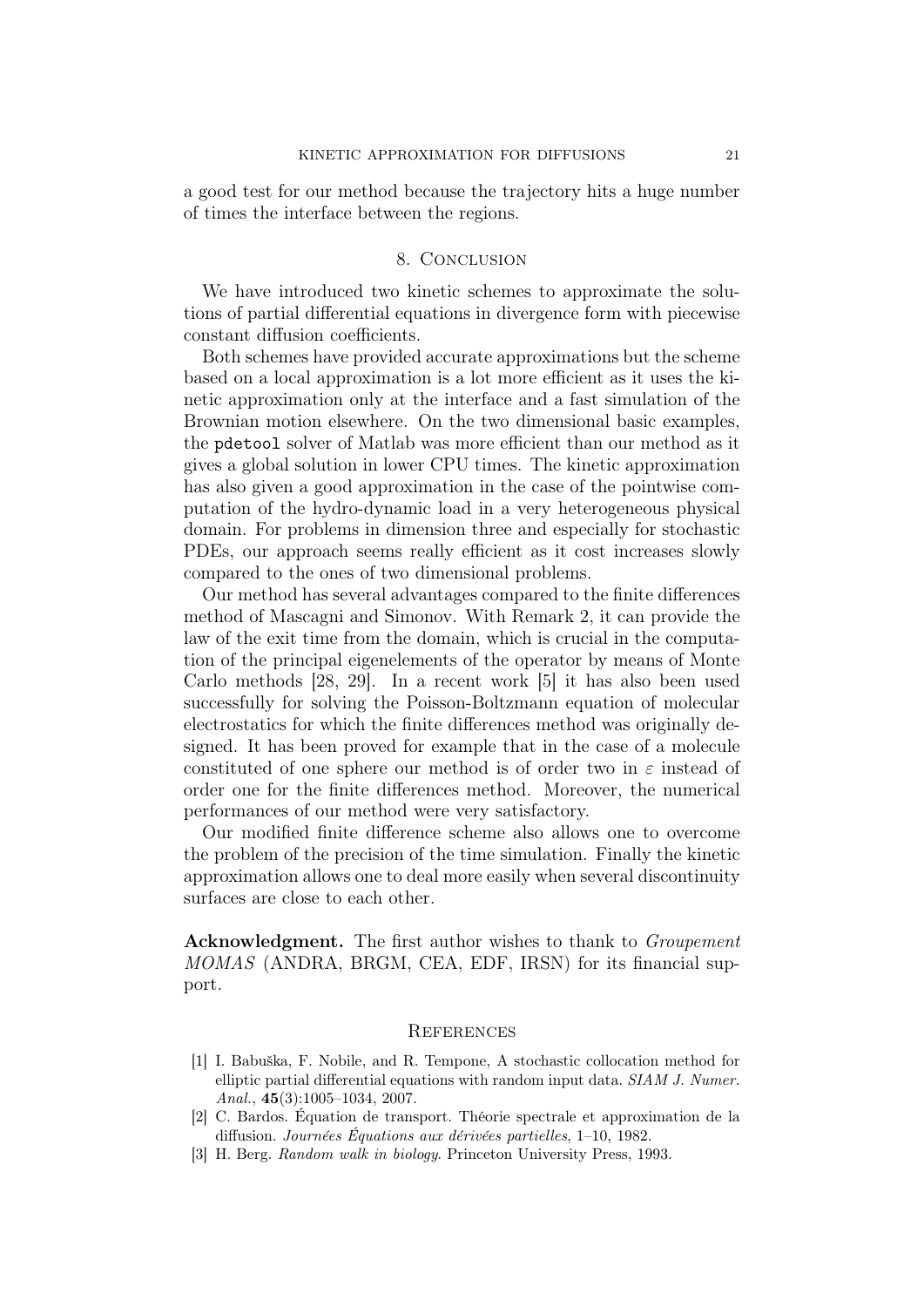- [4] A. Bourgeat, M. Kern, S. Schumacher and J. Talandier. The COUPLEX Test Cases: Nuclear Waste Disposal Simulation. Comput. Geosciences, 8(2):83–89, 2004.
- [5] M. Bossy, N. Champagnat, S. Maire and D. Talay. Probabilistic interpretation and random walk on spheres algorithms for the Poisson-Boltzmann equation in molecular dynamics. Preprint INRIA, 2010.
- [6] L. Breiman. Probability. Addison-Wesley, 1981.
- [7] R.S. Cantrell and C. Cosner. Diffusion models for population dynamics incorporating individual behavior at boundaries: Applications to refuge design. Theoretical Population Biology, 55(2):189–207, 1999.
- [8] E. Chénier, R. Eymard and M. Kern. A Finite Volume Scheme for the Transport of Radionucleides in Porous Media: Simulation of Transport Around a Nuclear Waste Disposal Site: The COUPLEX Test Cases. Comput. Geosciences, 8(2):163–172, 2004.
- [9] G. Dagan. Flow and Transport in Porous Formations. Springer-Verlag, 1989.
- [10] R. Dautray and J.-L. Lions. Évolution : numérique, transport, volume 9 of Analyse Mathématique et Calcul Numérique pour les Sciences et Techniques. Masson, Paris, 1987.
- [11] M. Deaconu and A. Lejay. A random walk on rectangles algorithm. Methodol. Comput. Appl. Probab., 8(1):135–151, 2006.
- [12] M. Deaconu and A. Lejay. Simulation of diffusions by means of importance sampling paradigm, Ann. Appl. Probab. (to appear), 2010.
- [13] M. Decamps, A. de Schepper, M. Goovaerts, and W. Schoutens. A note on some new perpetuities. Scand. Actuar. J., 2005(4):261–270, 2005.
- [14] D. Estep, A Målqvist and S. Tavener. Nonparametric density estimation for randomly perturbed elliptic problems I: computational method, a posteriori analysis, and adaptive error control. SIAM J. Sci. Comput., 31:4, 2935–2995, 2009.
- [15] D. Estep, A Målqvist and S. Tavener. Nonparametric density estimation for randomly perturbed elliptic problems II: applications and adaptive modeling, Int. J. Numer. Methods Engrg., 80(6):846–867, 2009. DOI:10.1002/nme.2547
- [16] P. Étoré. Approximation de processus de diffusion à coefficients discontinus en dimension un et applications à la simulation. PhD thesis, Université Nancy 1, 2006.
- [17] P. Étoré. On random walk simulation of one-dimensional diffusion processes with discontinuous coefficients. Electron. J. Probab.,  $11(9):249-275$ , 2006.
- [18] P. Étoré and A. Lejay. A Donsker theorem to simulate one-dimensional diffusion processes with measurable coefficients. ESAIM Probab. Stat., 11:301–326, 2007.
- [19] O. Faugeras, F. Clément, R. Deriche, R. Keriven, T. Papadopoulo, J. Roberts, T. Viéville, F. Devernay, J. Gomes, G. Hermosillo, P. Kornprobst, and D. Lingrand. The inverse EEG and MEG problems: The adjoint state approach I: The continuous case. Research report RR-3673, INRIA, 1999.
- [20] O. Faure. Simulation du mouvement brownien et des diffusions. PhD thesis, École nationale des ponts et chaussées, 1992.
- [21] D. Gilbarg and N. Trudinger. Elliptic Partial Differential Equations of Second Order. Springer-Verlag, 1998.
- [22] T. Hillen and G. Othmer. The diffusion limit of transport equations derived from velocity-jump processes.  $SIAM J. Appl. Math., 61(3): 751–775, 2000.$
- [23] C.-O. Hwang, M. Mascagni and J. A. Given. A Feynman-Kac path-integral implementation for Poisson's equation using an h-conditioned Green's function,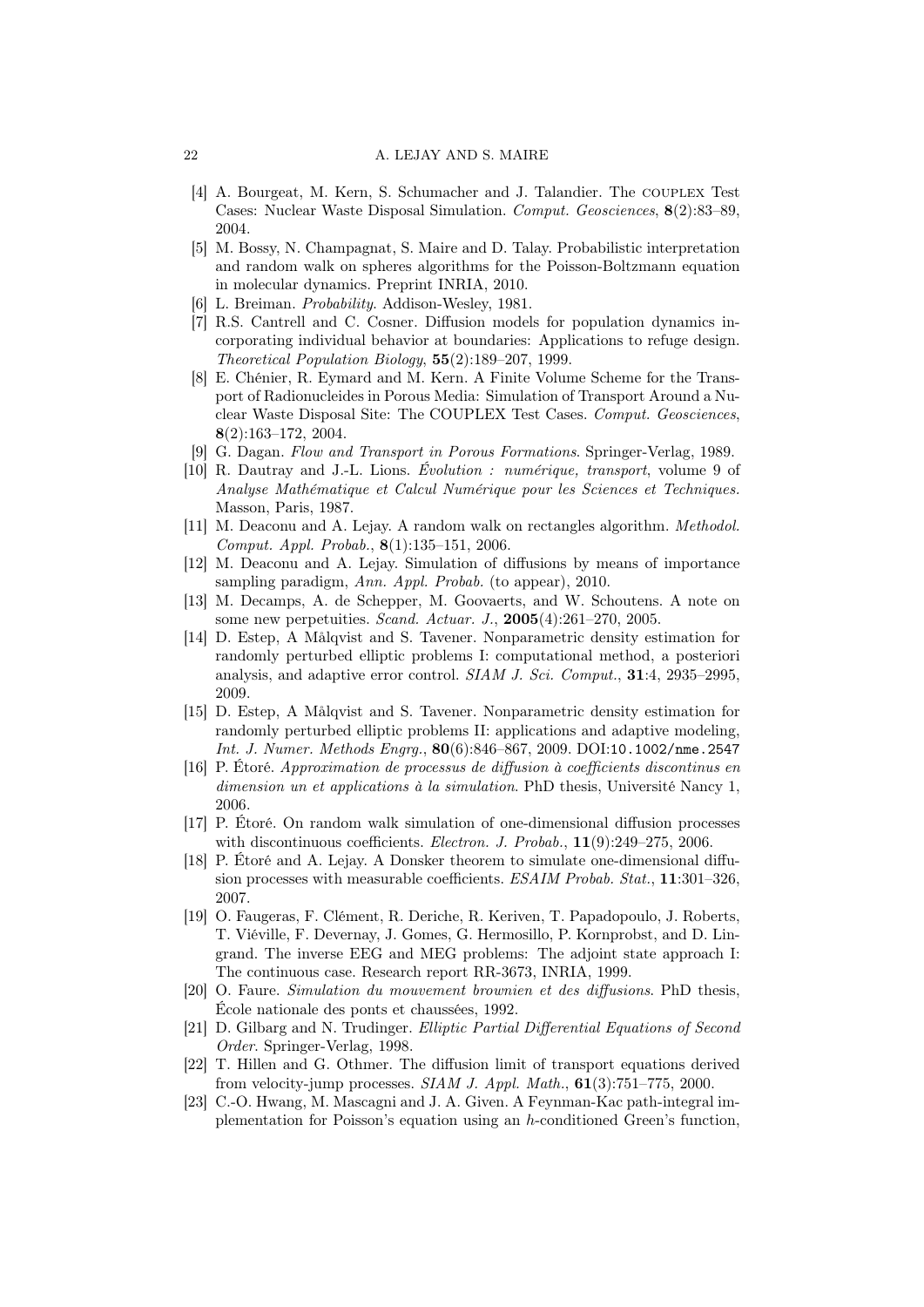In 3rd IMACS Seminar on Monte Carlo Methods—MCM 2001 (Salzburg), Math. Comput. Simulation, 62(3–6):347–355, 2003.

- [24] P. E. Kloeden and E. Platen. Numerical solution of stochastic differential equations. Springer-Verlag, Berlin, 1992.
- [25] O.A. Ladyženskaja, V. Ja. Rivkind and N. N. Ural'ceva. Solvability of diffraction problems in the classical sense. Trudy Mat. Inst. Steklov, 92:116-146. 1966.
- [26] J.-F. Le Gall. One-Dimensional Stochastic Differential Equations Involving the Local Times of the Unknown Process. In Stochastic Analysis and Applications, 51–82, Lecture Notes in Math. 1095, Springer-Verlag, 1985.
- [27] A. Lejay. Méthodes probabilistes pour l'homogénéisation des opérateurs sous forme-divergence : cas linéaires et semi-linéaires. PhD thesis, Université de Provence, Marseille, France, 2000.
- [28] A. Lejay and S. Maire. Computing the principal eigenvalue of the Laplace operator by a stochastic method. Math. Comput. Simulation, 73(3):351–363, 2006.
- [29] A. Lejay and S. Maire. Computing the first eigenelements of some linear operators using a branching Monte Carlo method. J. Comput. Phys., 227:9794–9806, 2008.
- [30] A. Lejay and M. Martinez. A scheme for simulating one-dimensional diffusion processes with discontinuous coefficients. Ann. Appl. Probab., 16(1):107–139, 2006.
- [31] N. Limić. Markov Jump Processes Approximating a Nonsymmetric Generalized Diffusion. Preprint, arXiv:0804.0848, 2008.
- [32] S. Maire. Réduction de variance pour l'intégration numérique et pour le calcul critique en transport neutronique.Ph.D. thesis, Université de Toulon et du Var, 2001.
- [33] S. Maire and D. Talay. On a Monte Carlo method for neutron transport criticality computations, *IMA J. Numer. Anal.*,  $26(4):657-685$ , 2006.
- [34] M. Martinez. Interprétations probabilistes d'opérateurs sous forme divergence et analyse de méthodes numériques associées. PhD thesis, Université de Provence / INRIA Sophia-Antipolis, 2004.
- [35] M. Martinez and D. Talay. Discrétisation d'équations différentielles stochastiques unidimensionnelles à générateur sous forme divergence avec coefficient discontinu. C. R. Acad. Sci. Paris Sér. I Math., 342:51–56, 2006.
- [36] M. Mascagni and N. A. Simonov. Monte Carlo methods for calculating some physical properties of large molecules. SIAM J. Sci. Comput., 26(1):339–357 (electronic), 2004.
- [37] G.N. Milstein and M.V. Tretyakov. Simulation of a space-time bounded diffusion. Ann. Appl. Probab., 9(3):732–779, 1999.
- [38] M. E. Muller. Some continuous Monte Carlo methods for the Dirichlet problem. Ann. Math. Statist., 27:569–589, 1956.
- [39] O. Ovaskainen and S. J. Cornell. Biased movement at a boundary and conditional occupancy times for diffusion processes. J. Appl. Probab., 40(3):557–580, 2003.
- [40] J.M. Ramirez, E.A. Thomann, E.C. Waymire, Haggerty R., and Wood B. A generalized Taylor-Aris formula and Skew Diffusion. Multiscale Model. Simul., 5(3):786–801, 2006.
- [41] P. Seumen Tonou. Méthodes Numériques Probabilistes pour la Résolution d'Équations du Transport et pour l'Évaluation d'Options Exotiques, Ph.D. thesis, université de Provence, 1997.